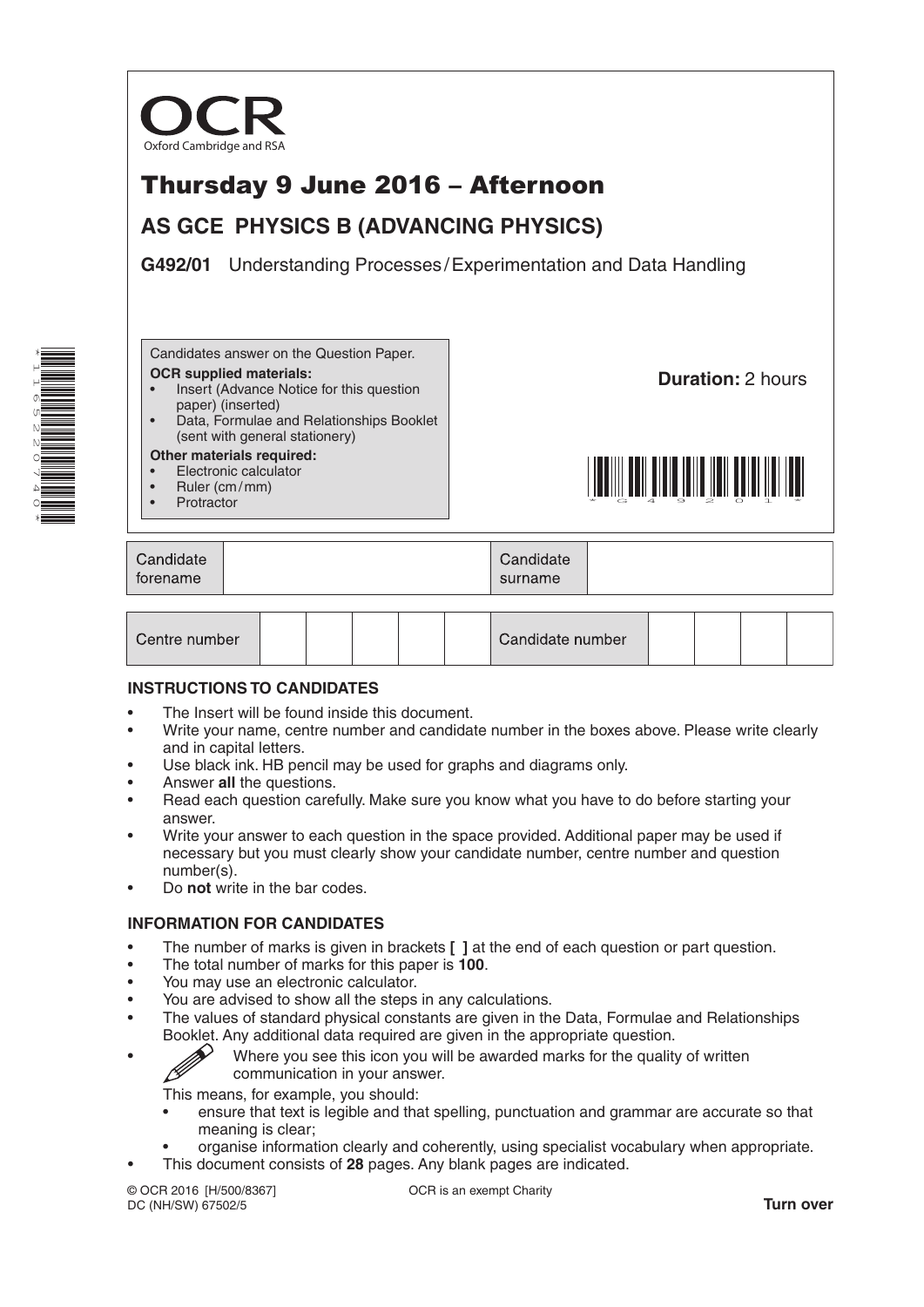# **2**

# Answer **all** the questions.

# **SECTION A**

| 1 |  |  |  |  |  |  |  | Here is a list of physical quantities. |
|---|--|--|--|--|--|--|--|----------------------------------------|
|---|--|--|--|--|--|--|--|----------------------------------------|

|   | acceleration                                                                                                                                | force      | kinetic energy  | power | work              |       |
|---|---------------------------------------------------------------------------------------------------------------------------------------------|------------|-----------------|-------|-------------------|-------|
|   | (a) Choose the correct two quantities to complete this equation.                                                                            |            |                 |       |                   |       |
|   |                                                                                                                                             |            |                 |       |                   | $[1]$ |
|   | (b) Which two quantities have the same unit?                                                                                                |            |                 |       |                   |       |
|   |                                                                                                                                             |            |                 |       |                   | $[1]$ |
|   | (c) Which two quantities are vectors?                                                                                                       |            |                 |       |                   |       |
|   |                                                                                                                                             |            |                 |       |                   | $[1]$ |
| 2 | In each of the four equations below, $k$ is a constant.                                                                                     |            |                 |       |                   |       |
|   | $y = kx$                                                                                                                                    | $y = kx^2$ | $y = k\sqrt{x}$ |       | $y = \frac{K}{x}$ |       |
|   | A                                                                                                                                           | B          | C               |       | D                 |       |
|   | Which is the correct equation, $A$ , $B$ , $C$ or $D$ , to represent the relationship between y and x in each<br>of the situations below?   |            |                 |       |                   |       |
|   | (a) $y$ : the probability of a photon arriving at a particular location<br>x: the amplitude of the vector sum for all possible phasor paths |            |                 |       |                   |       |
|   |                                                                                                                                             |            |                 |       |                   |       |
|   | (b) $y$ : the energy of a photon of electromagnetic radiation<br>$x$ : the wavelength of that radiation                                     |            |                 |       |                   |       |
|   |                                                                                                                                             |            |                 |       |                   |       |
|   | (c) $y$ : the velocity of an object accelerating from rest at a constant rate<br>$x$ : the distance that the object has travelled           |            |                 |       |                   |       |
|   |                                                                                                                                             |            |                 |       |                   |       |
|   | (d) $y$ : the kinetic energy of a vehicle travelling at a constant speed<br>$x$ : the mass of the vehicle                                   |            |                 |       |                   |       |
|   |                                                                                                                                             |            |                 |       |                   |       |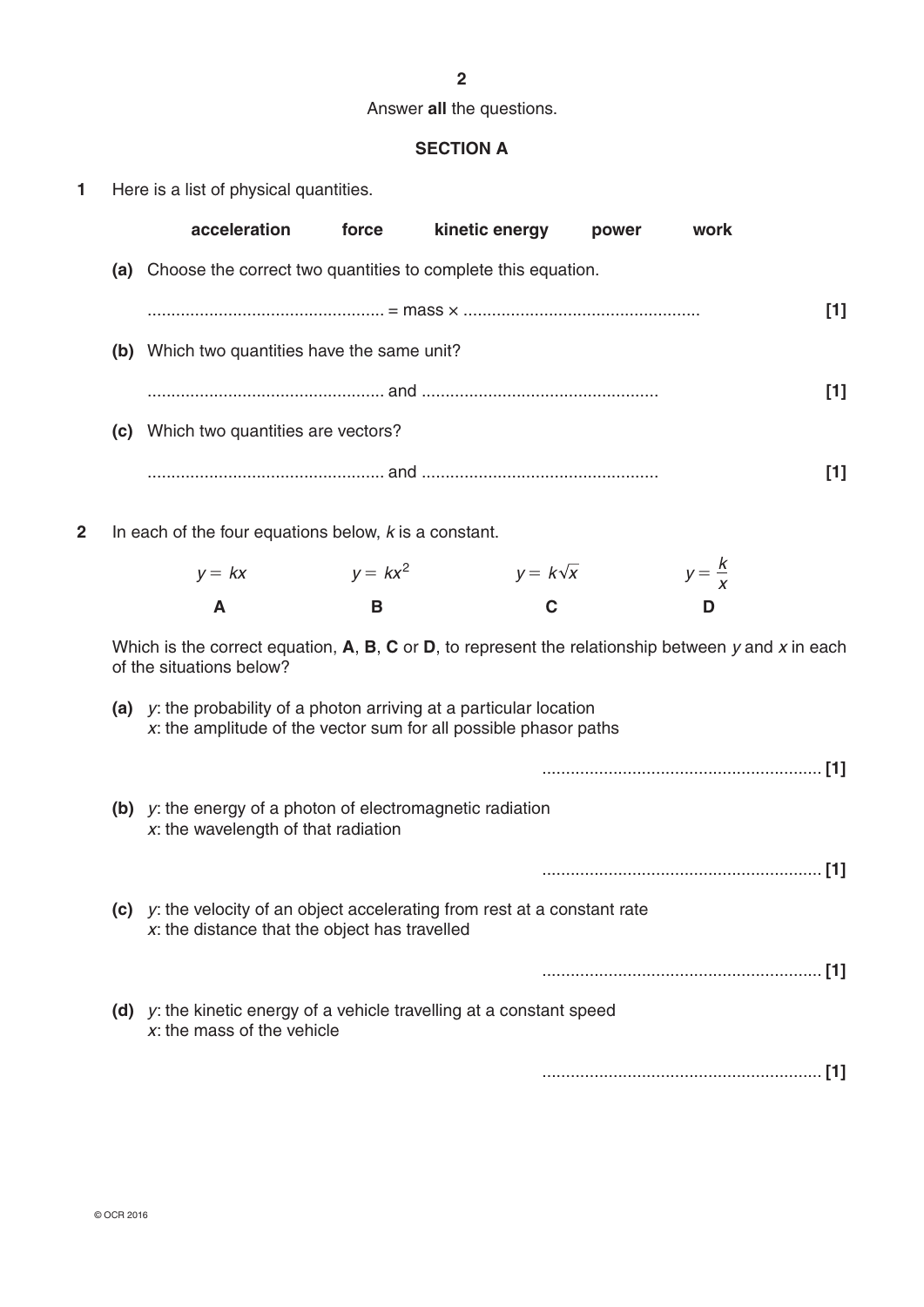**3** Here is a list of orders of magnitude.

#### **10–6 10–4 10–2 1 102 104**

**(a)** Choose the value closest to the wavelength, in metres, of microwave radiation.

........................................................... **[1]**

**(b)** Choose the value closest to the thickness, in metres, of one page of this examination paper.

........................................................... **[1]**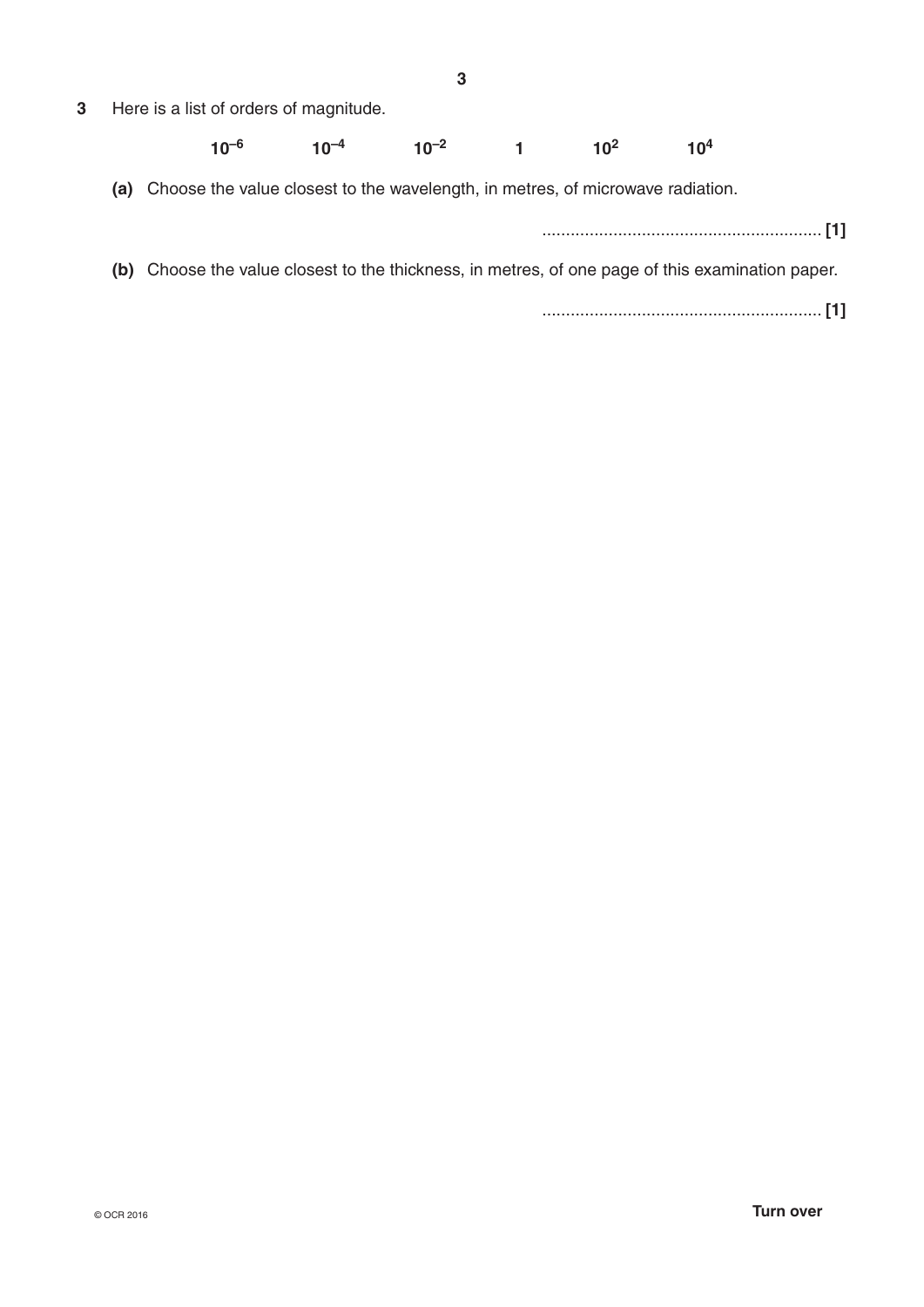**4** When parallel waves of wavelength  $\lambda$  pass through a gap of width *b* as shown in Fig. 4.1, they spread out by diffraction. The intensity is a maximum in the forward direction, dropping away to zero intensity at an angle  $\theta$  to the forward direction. Fig. 4.1 shows incident wavefronts on the left of the gap, and the directions of maximum and zero intensity on the right.





Complete the following two diagrams. No calculations are necessary.

**(a)** Complete the **right-hand side** of this diagram in a similar way to Fig. 4.1.

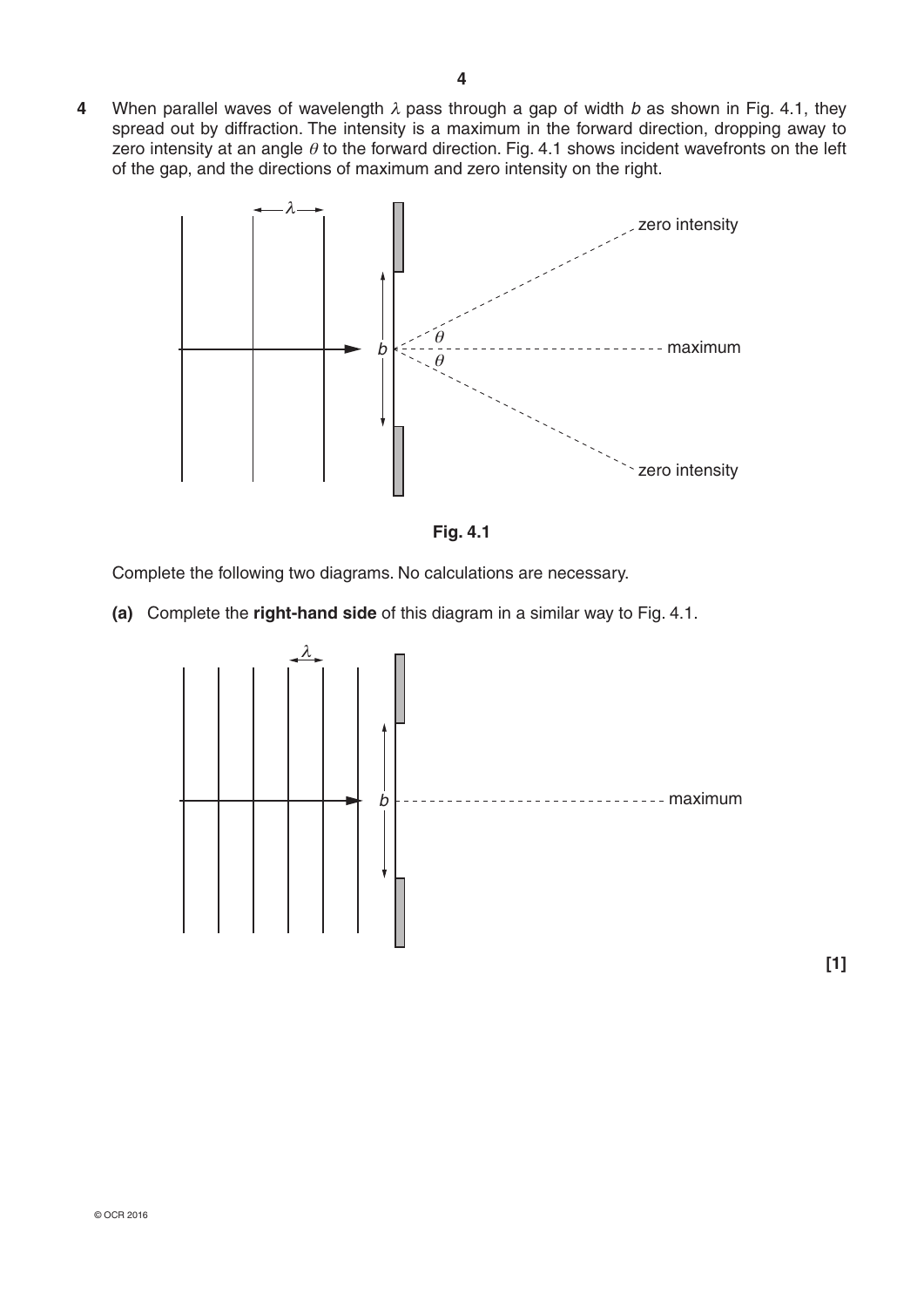**(b)** The width *b* is reduced. Complete the **left-hand side** of this diagram in a similar way to Fig. 4.1.



**[1]**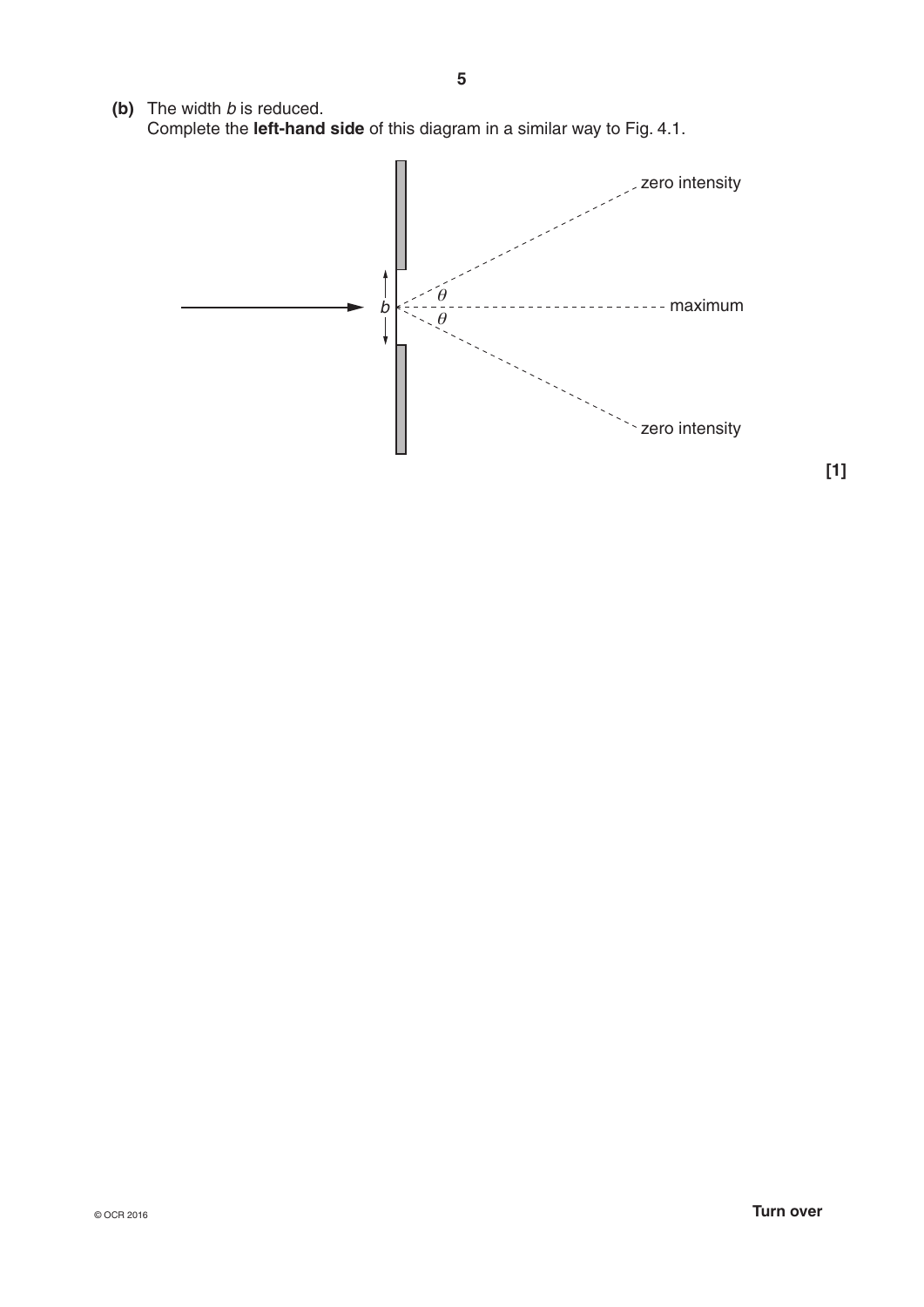- **5** An arrow of mass 0.025kg leaves a bow at a speed of 60ms–1.
	- **(a)** Show that its kinetic energy is about 50J.

**(b)** The arrow is in contact with the bow-string over a distance of 0.60m as it is fired. Calculate the average force exerted on the arrow.

average force = ...................................................... N **[2]**

**6** When white light passes through two narrow parallel slits marked on a blackened slide, an interference pattern of fringes is produced on a distant screen. Measurements of the fringe separation can be difficult because the fringes are dim and fuzzy and closely spaced.





In an attempt to produce clearer fringes, a student puts a red filter between the white light source and the slits as shown in Fig. 6.1.

Describe and explain **one** change in the clarity of the fringes when the red filter is in place.

**[2]**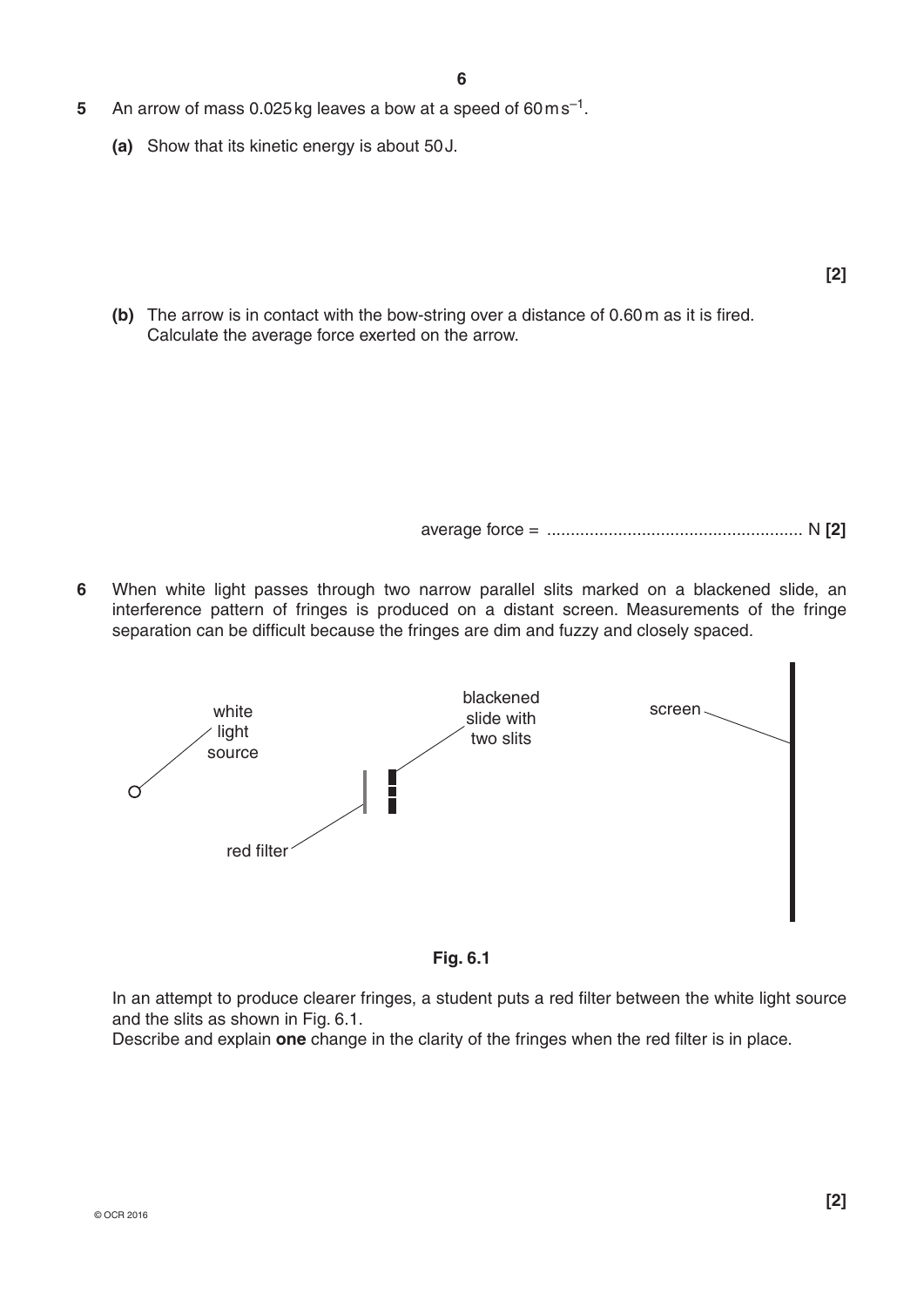**7** In deep water, the waves on the surface of the sea do not all travel at the same speed.

Their speed varies with wavelength  $\lambda$  and is given by

$$
v=\sqrt{\frac{g\lambda}{2\pi}+\frac{k}{\lambda}}
$$

where  $g$  is the acceleration due to gravity, and  $k$  is a constant of value  $0.005 \text{ m}^3 \text{s}^{-2}$ .

**(a)** Explain why this equation approximates to

$$
v=\sqrt{\frac{g\lambda}{2\pi}}
$$

for waves of wavelength longer than about a metre.

**(b)** A storm at sea creates waves of different wavelengths that travel away from it and can be detected a long way from the storm. Use the approximate equation in **(a)** to describe and explain differences in the time of arrival of these waves coming from the distant storm.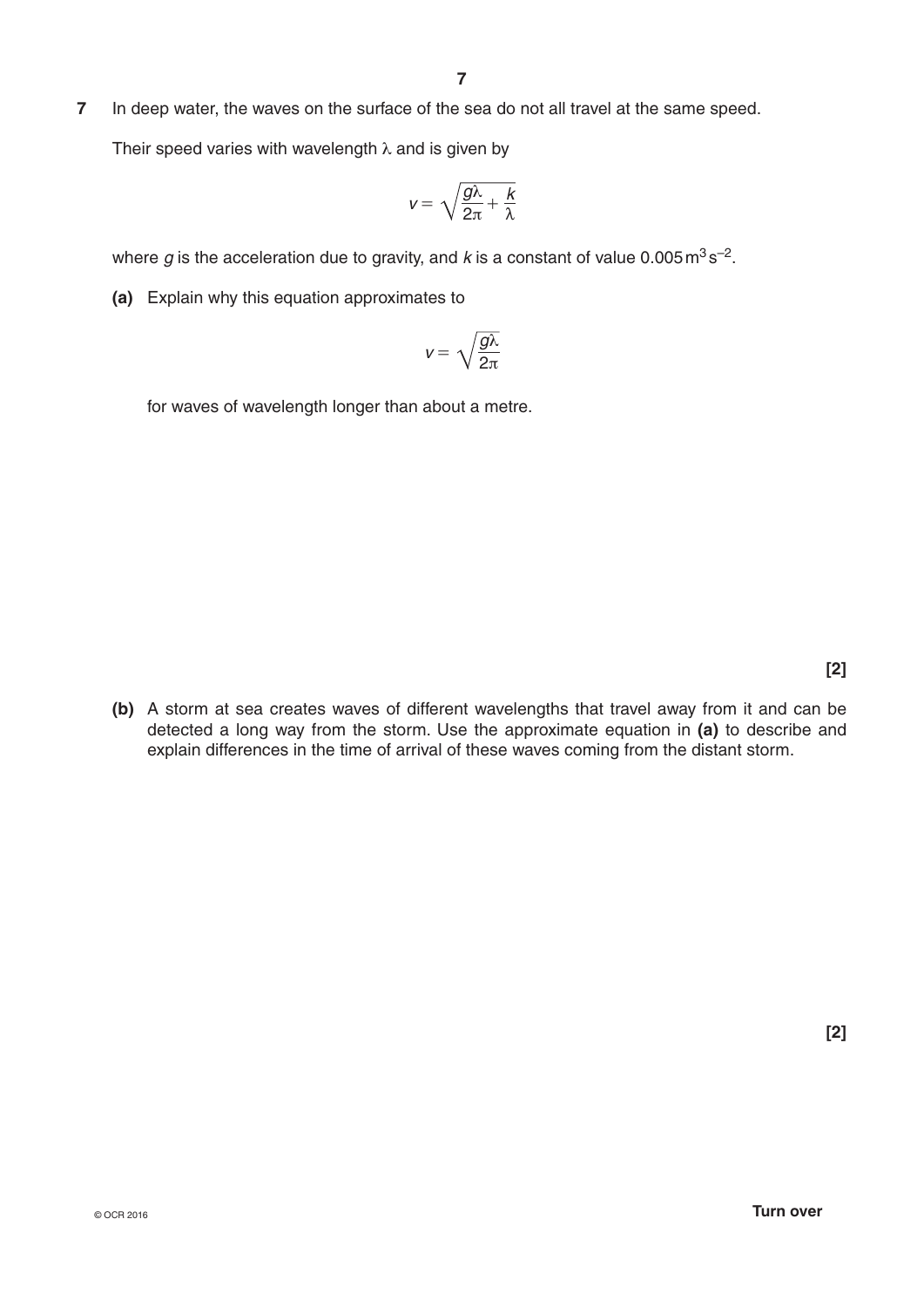#### **SECTION B**

**8** This question is about the use of diffraction gratings to investigate infrared spectra. Fig. 8.1 shows part of an infrared (IR) spectrometer.





- **(a)** The diffraction grating in Fig. 8.1 has a grating spacing  $d$  of 8.0  $\mu$ m.
	- **(i)** Diffraction gratings are labelled with the number of lines per mm rather than the grating spacing. Calculate the number of lines per mm for this diffraction grating.

number = ................................................ mm–1 **[2]**

**(ii)** Explain why infrared of wavelength longer than  $8.0 \times 10^{-6}$  m could not be detected with this diffraction grating.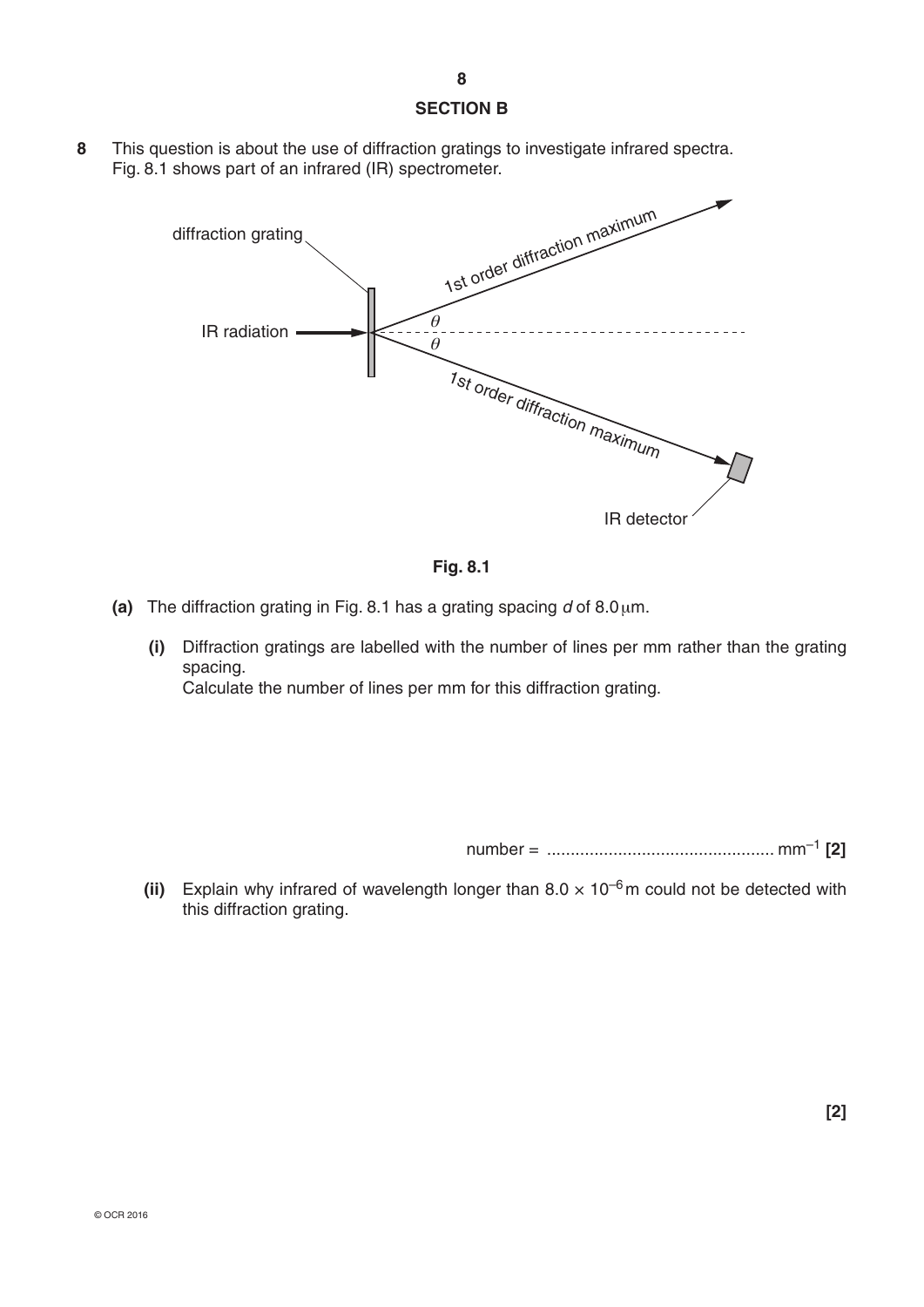**(b)** In most practical spectrometers, the detector shown in Fig. 8.1 does not move. The diffraction grating is rotated. This effectively reduces the grating spacing, as shown in Fig. 8.2.









# **Fig. 8.2**

 When the grating is rotated through an angle *A*, it produces the same diffraction pattern as a grating of spacing  $d_{\mathsf{A}}$ . Explain why  $d_{\mathsf{A}} = d \cos A$ .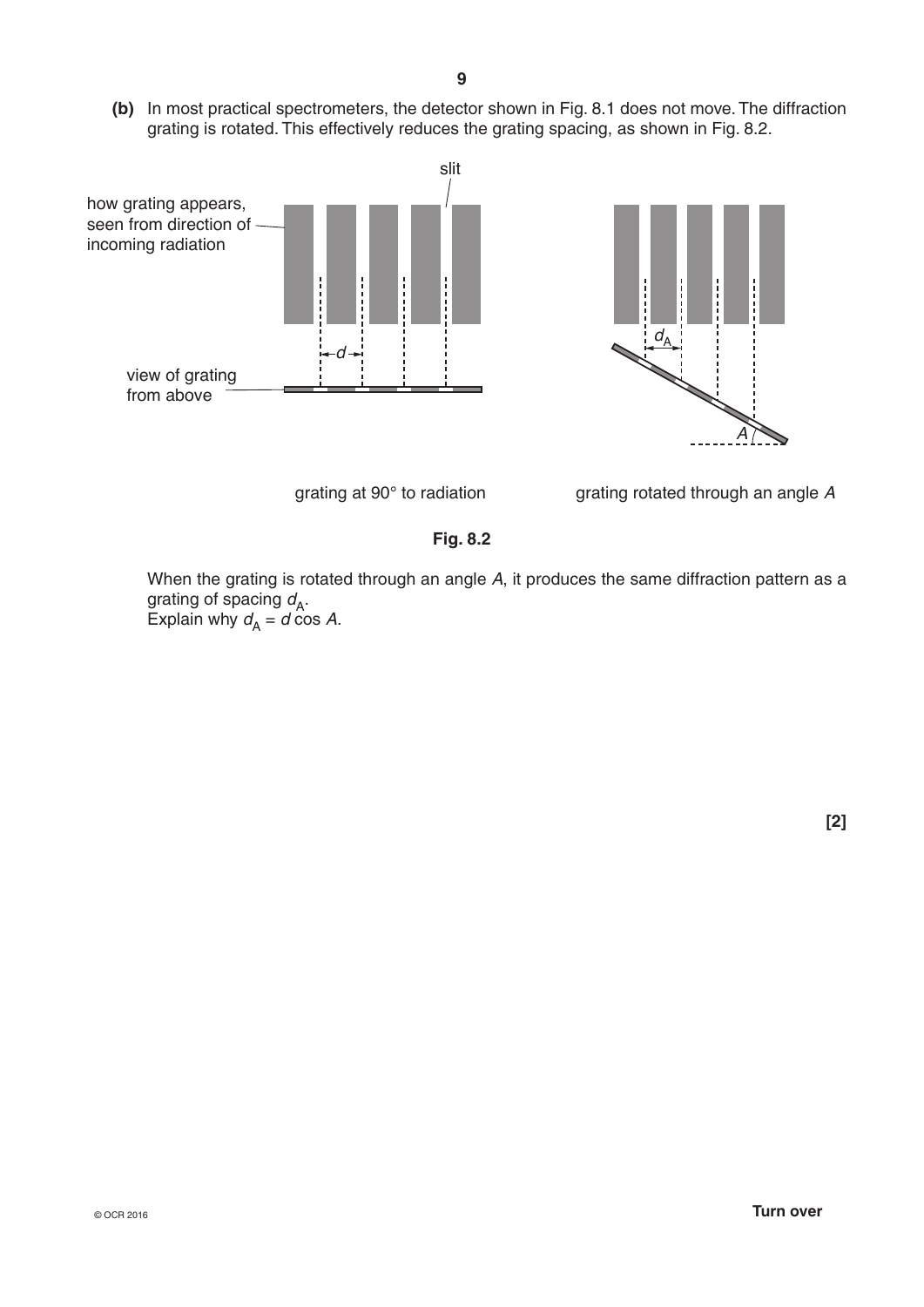**(c)** Infrared spectrometers are used to detect a wide range of wavelengths as shown below.

|               | Wavelength range/µm  |
|---------------|----------------------|
| near infrared | 0.74 to 2.5          |
| mid infrared  | $2.5 \text{ to } 25$ |
| far infrared  | 25 to 300            |

Explain why different diffraction gratings are needed for the different wavelength ranges.

**[2]**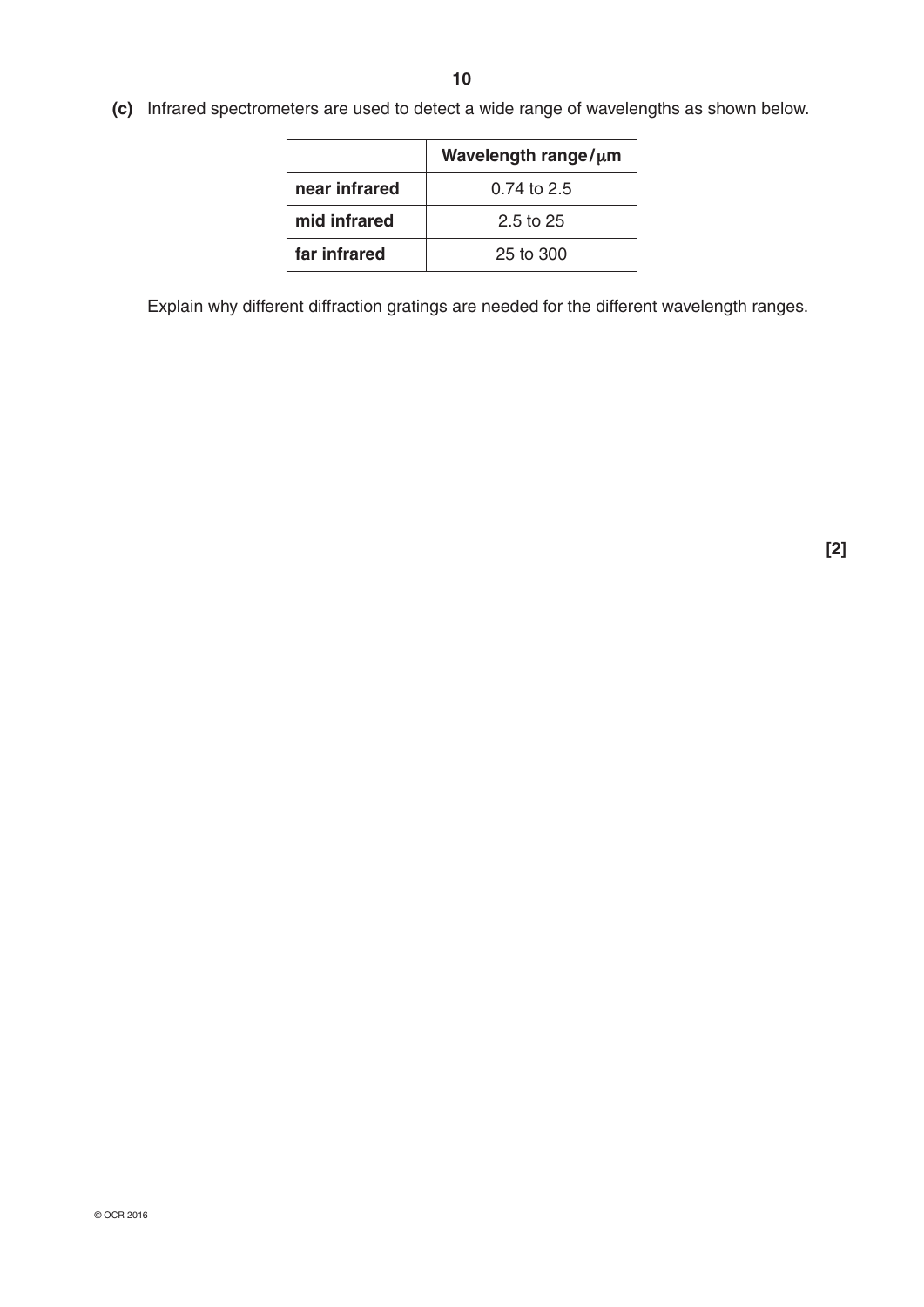**11 BLANK PAGE**

**Question 9 begins on page 12**

**PLEASE DO NOT WRITE ON THIS PAGE**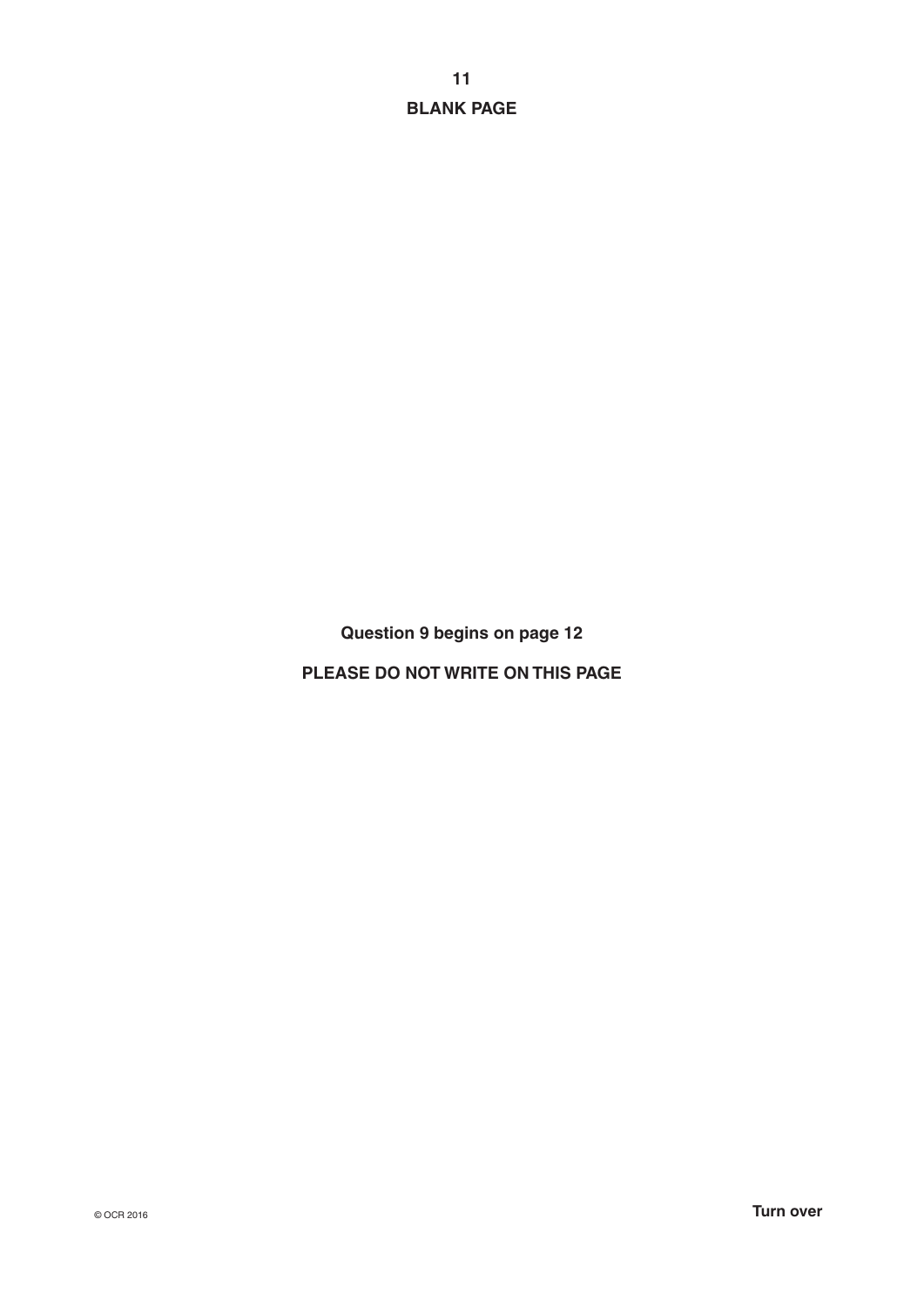- **9** This question is about infrared radiation with a wavelength of 1064nm.
	- **(a)** Calculate the energy of an infrared photon of wavelength 1064nm. Give your answer to an appropriate number of significant figures.  $c = 2.998 \times 10^8 \text{ m s}^{-1}$ ,  $h = 6.626 \times 10^{-34} \text{ J s}$ .

energy = ....................................................... J **[3]**

- **(b)** This infrared radiation is emitted in short pulses of energy from a laser. Each pulse has energy 100 µJ and duration 10ns. The energy of each photon is  $2 \times 10^{-19}$  J.
	- **(i)** Show that the power during a pulse is several kilowatts.

 **(ii)** Calculate the number of photons in a single pulse.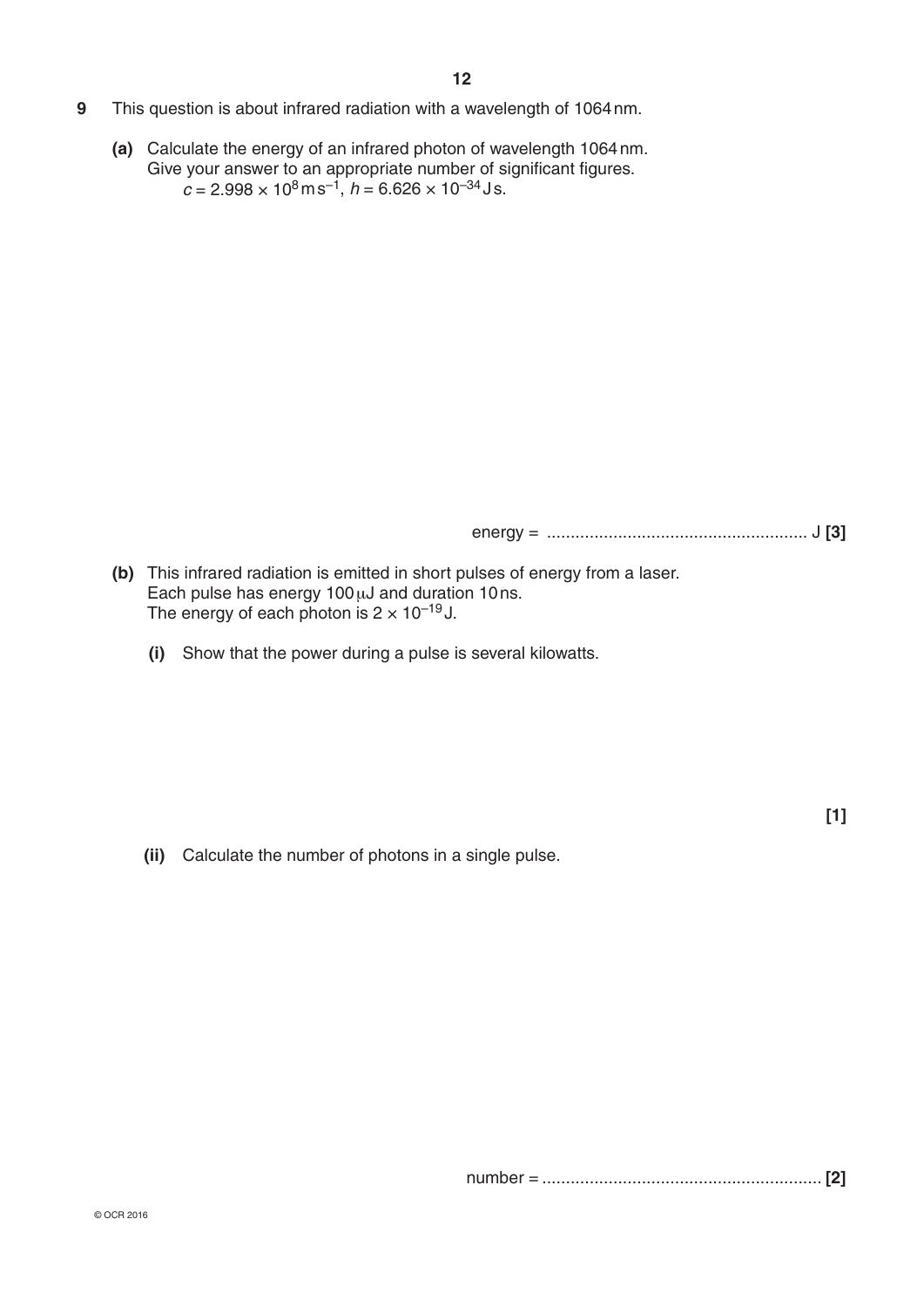- **(c)** Pulses of light from this laser can be passed through a crystal of lithium triborate which absorbs the infrared radiation and emits monochromatic green light of wavelength 532nm.
	- **(i)** The lithium triborate crystal is often called a 'frequency doubler'. Explain why this description is appropriate.

**[2]**

 **(ii)** The number of infrared photons absorbed by the frequency doubler crystal is more than the number of green light photons emitted. Explain why this must be so.

 **[2]**

 **(iii)** This process converts an infrared laser into a green light laser. Suggest **one** application where a green light laser would be more appropriate than an infrared laser.

**[1]**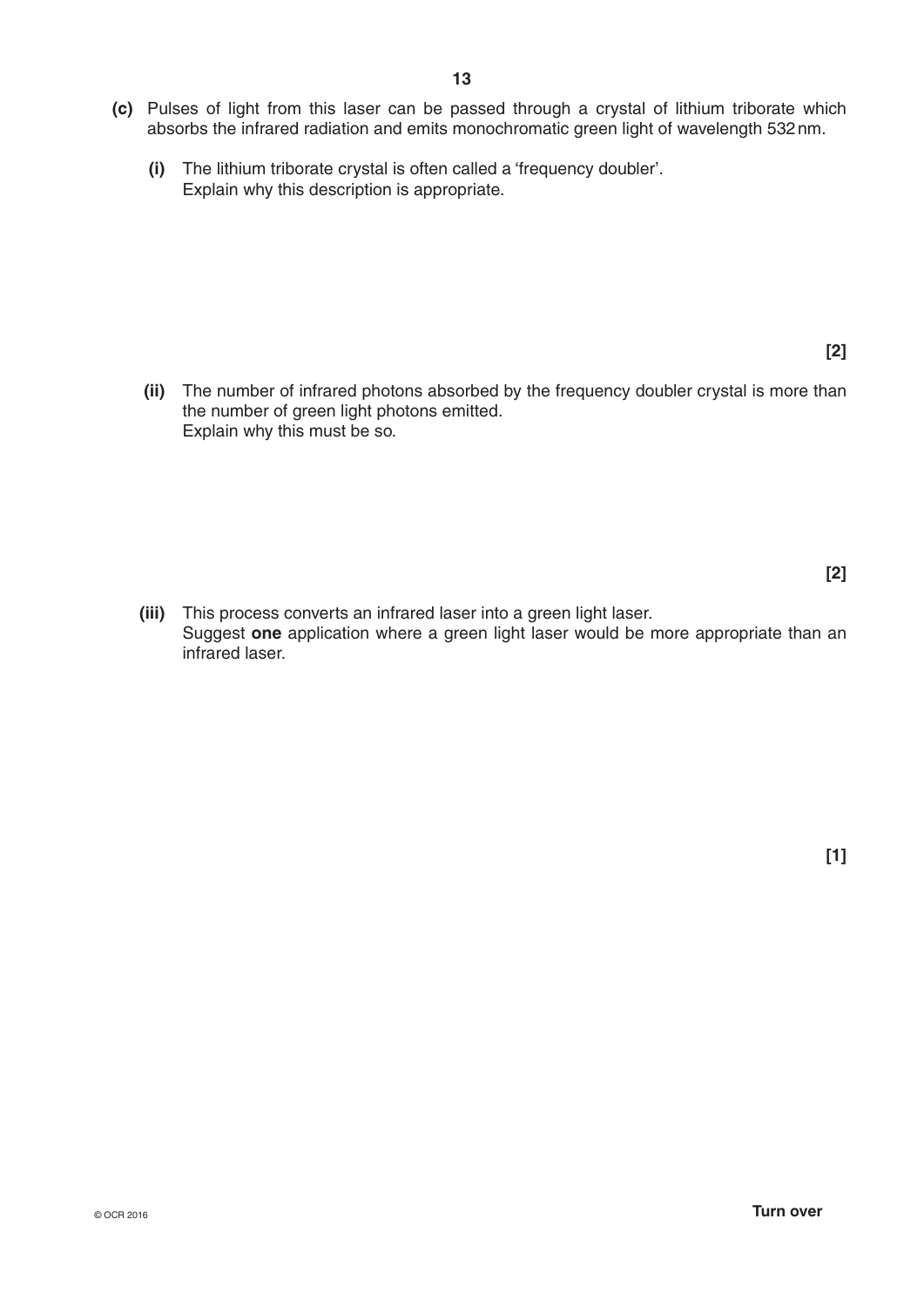**10** This question is about a light hollow ball falling from rest through air. The graphs in Fig. 10.1 show the displacement *s* and velocity *v* against time *t* from release.



**Fig. 10.1**

**(a)** Explain in terms of the forces acting why the *s*-*t* graph is curved at the start, but straight after about 1 second of fall.

**[2]**

**(b)** Use the *v*-*t* graph to confirm the plotted value of displacement *s* at 0.50 seconds. Show your working.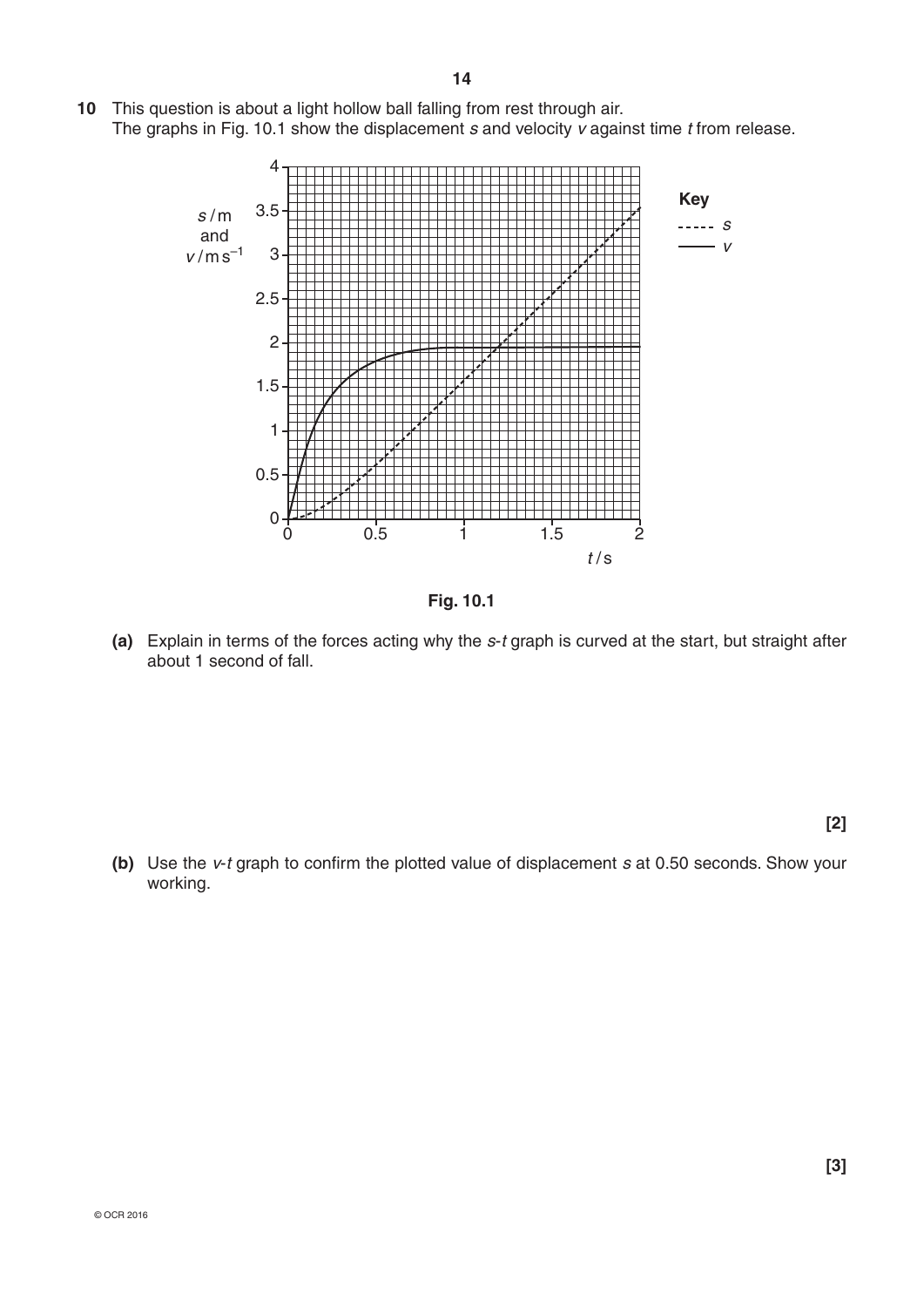**(c)** Find the acceleration at time *t* = 0.5s by drawing a suitable tangent to one of the curves in Fig. 10.1.

**[2]**

**(d)** The light hollow ball is now crushed into a pellet and dropped from rest as before. Compare the *v*-*t* graph for this fall with the *v*-*t* graph in Fig. 10.1.



*In your answer, you should link the forces acting on the falling objects with the shape of the graphs.*

**[3]**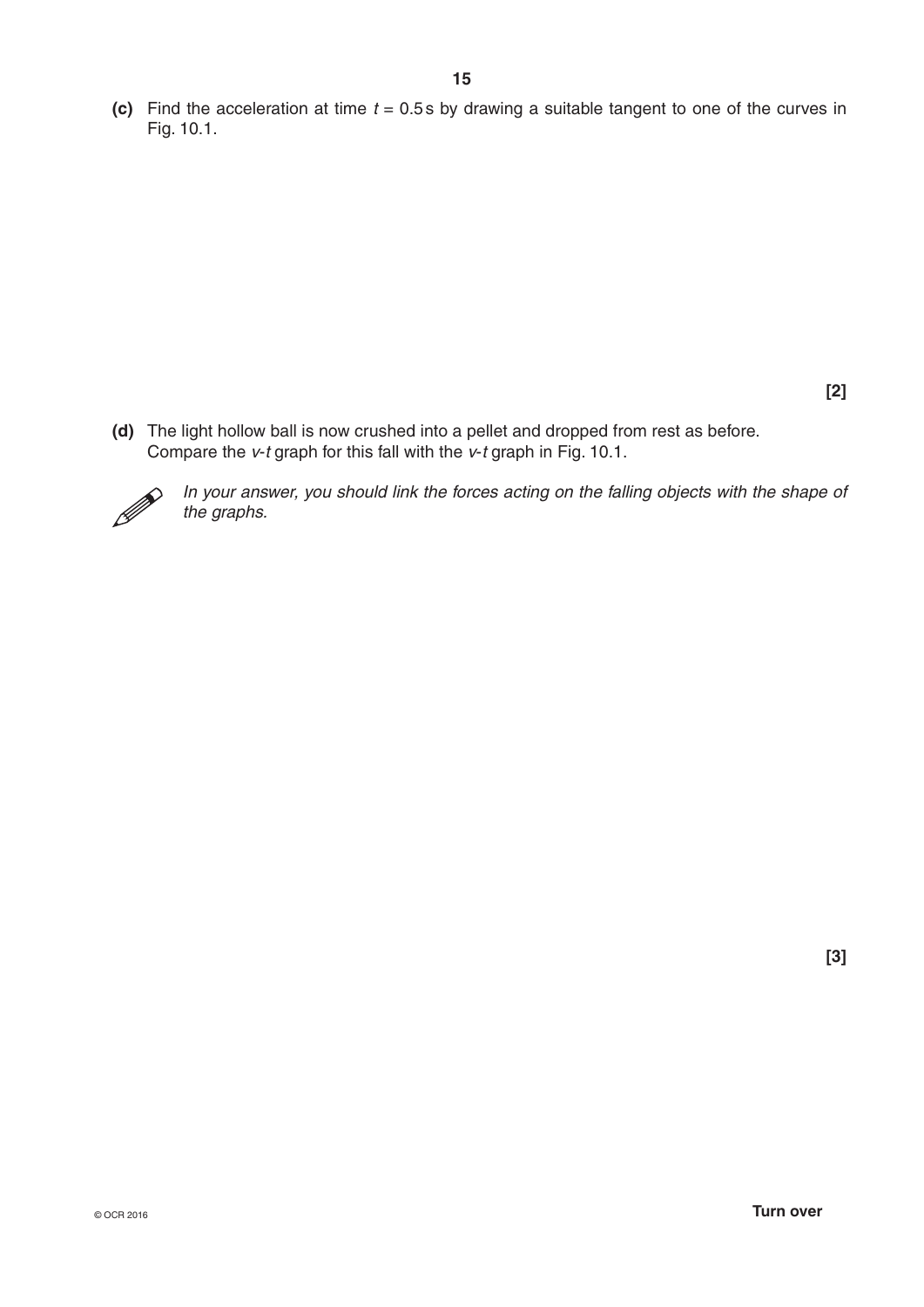**11** This question is about the high jump in athletics.

The most successful modern technique involves twisting the body so that the centre of mass of the athlete is as low as possible (Fig. 11.2).



**(a)** The modern technique requires less gravitational potential energy than the old technique with the bar set at the same height. Calculate the **extra** gravitational potential energy required to jump over a bar 1.5m above the ground using the old technique.

Make appropriate estimates for quantities that you need.

estimates

calculation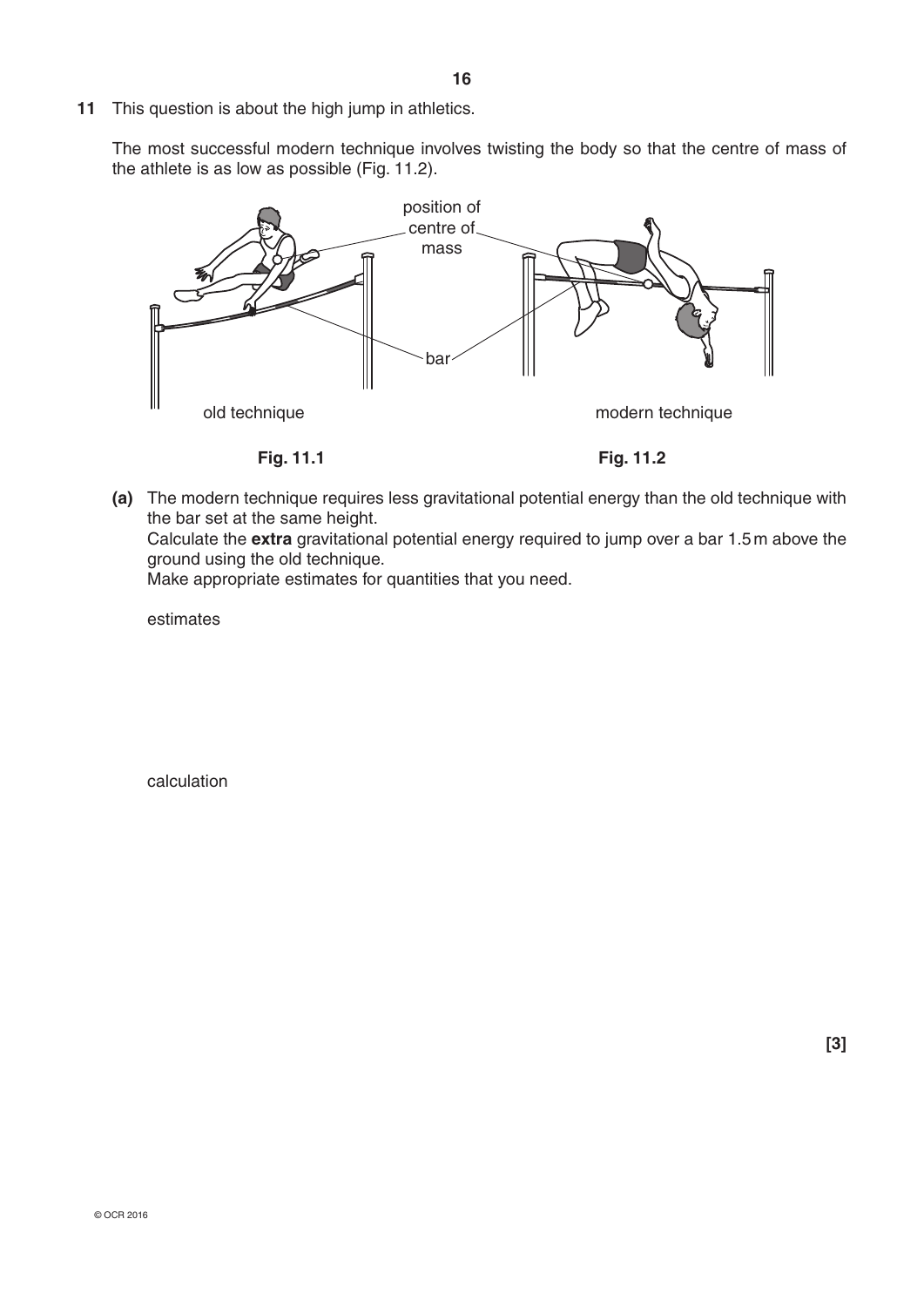- **(b)** A recent world record holder for the men's high jump is nearly 2m tall. Suggest why it is an advantage for a high jumper to be tall.
	- **[1]**
- **(c)** In one particular high jump, the centre of mass of the athlete rises a height of 1.1m.
	- **(i)** Show that the athlete must leave the ground with a vertical component of velocity of more than  $4 \text{ ms}^{-1}$ .

**[2]**

(ii) The athlete runs up to the bar with a horizontal velocity of 8.0ms<sup>-1</sup>. When the athlete leaves the ground, his velocity is  $6.0 \text{ m s}^{-1}$  at an angle of 53 $^{\circ}$  to the horizontal, as shown in Fig. 11.3.

 $8.0 \,\mathrm{m}\,\mathrm{s}^{-1}$ 

before leaving the ground before leaving the ground

**Fig. 11.3**

Draw a vector diagram to show that the magnitude of the velocity change during the jump is more than  $6 \text{ m s}^{-1}$ .

53° 6.0 m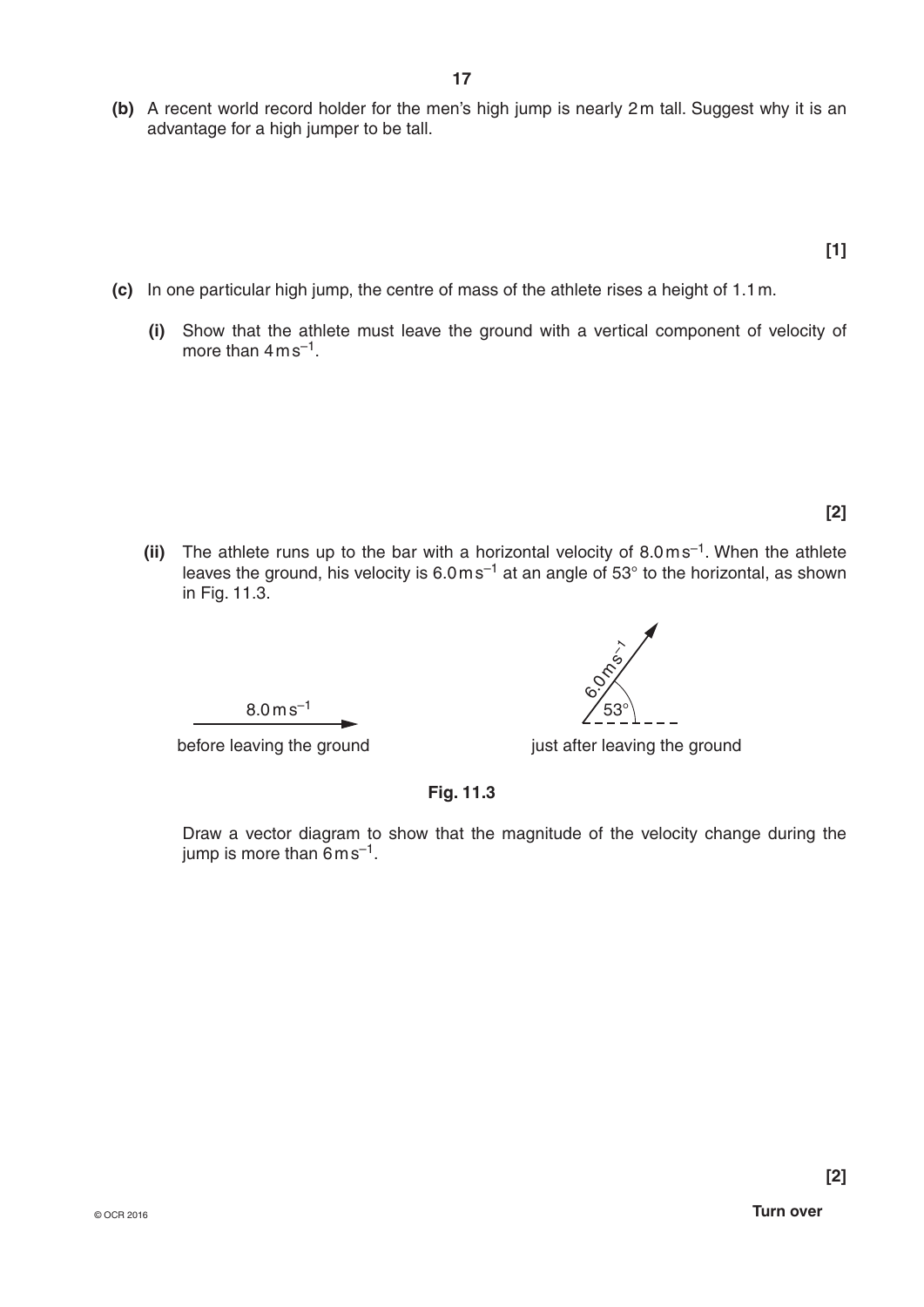**(iii)** The athlete's jumping foot is in contact with the ground for 180ms before take-off. Calculate the mean accelerating force exerted by his foot while the velocity is changing.  $mass of athlete = 82kg$ 

> force = ............................................................ N **[2]**

## **SECTION C**

**12** This question is about the article *Dot plots*. The data in Fig. 12.1 show values of extension obtained when a spring is stretched by a standard laboratory mass of 1kg.





**(a)** Find the mean and the spread of the data in Fig. 12.1. Give both your numerical answers to an appropriate number of significant figures.

extension = ............................................. ± .............................................cm **[2]**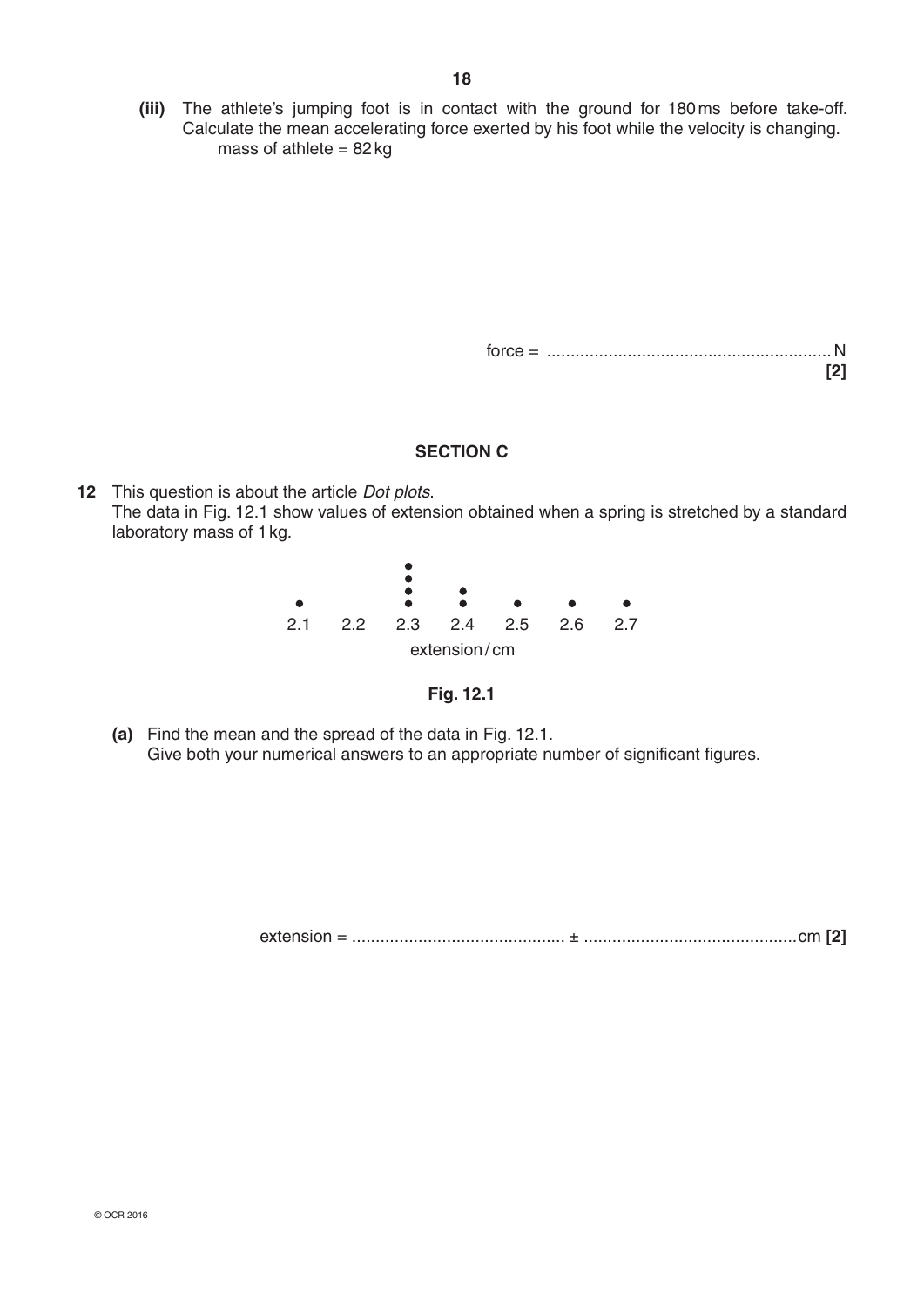- **(b)** The spring constant *k* for the spring can be found using the equation  $F = kx$ .
	- **(i)** Explain why the uncertainty in the mass can be ignored in this calculation.

**[1]**

**(ii)** Use the data to calculate the spring constant  $k$  in Ncm<sup>-1</sup>.  $q = 9.8$  N kg<sup>-1</sup>

*k* = ..................... ± .....................Ncm–1 **[3]**

**(c)** A different spring has a spring constant of  $k = 3.2 \pm 0.6 \text{ N cm}^{-1}$ . This spring becomes over-stretched when the extension exceeds 9.0cm. Taking into account the uncertainty in *k*, explain whether or not a force of 24N will damage this second spring.

**[2]**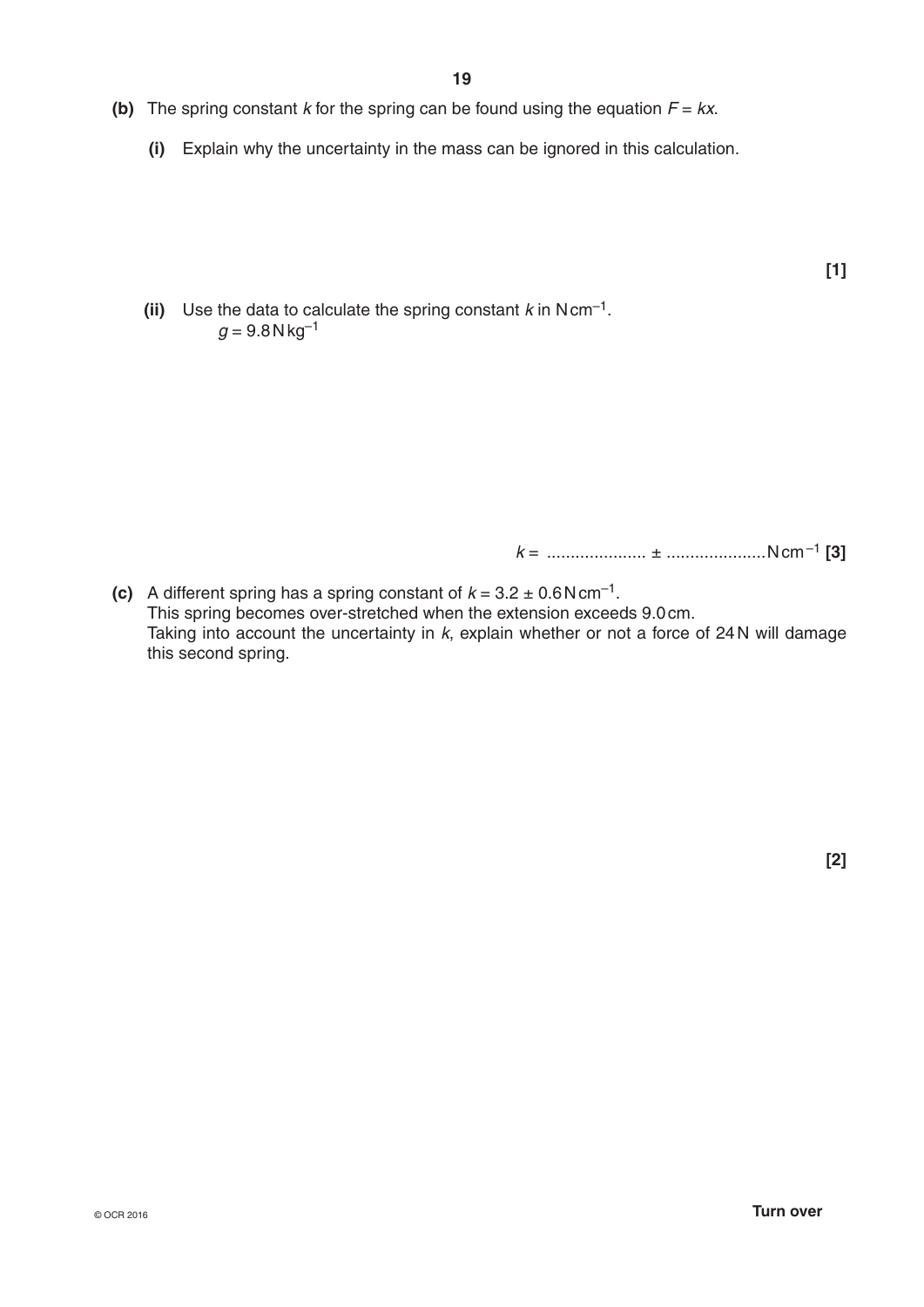- **13** This question is about the article *Systematic errors*.
	- **(a) (i)** State and explain the difference between systematic errors and random uncertainties.

**[2]**

 **(ii)** Explain why systematic errors cannot be reduced by increasing the number of repeat readings taken.

**[1]**

**(b)** The stretched measuring tape described in the article is used to measure the distance in an experiment to determine the speed of someone running. State and explain the effect this would have on the final value of the speed.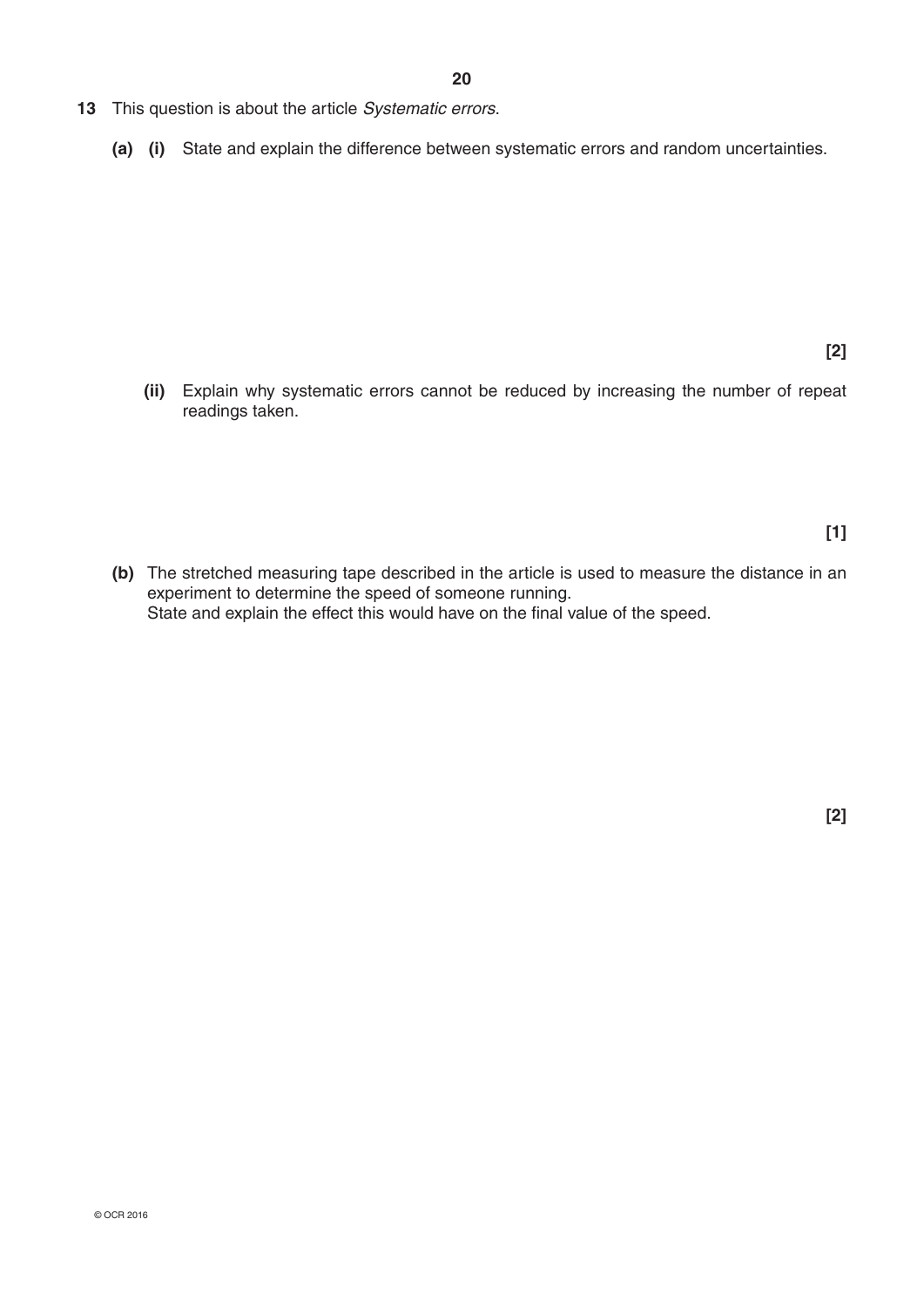**(c)** The results from a simple experiment to show that p.d. is directly proportional to current in a resistor are recorded and a straight line graph drawn. The ammeter used is the one described in the article.

Sketch the graph you would expect to see and explain what feature would indicate the systematic error.

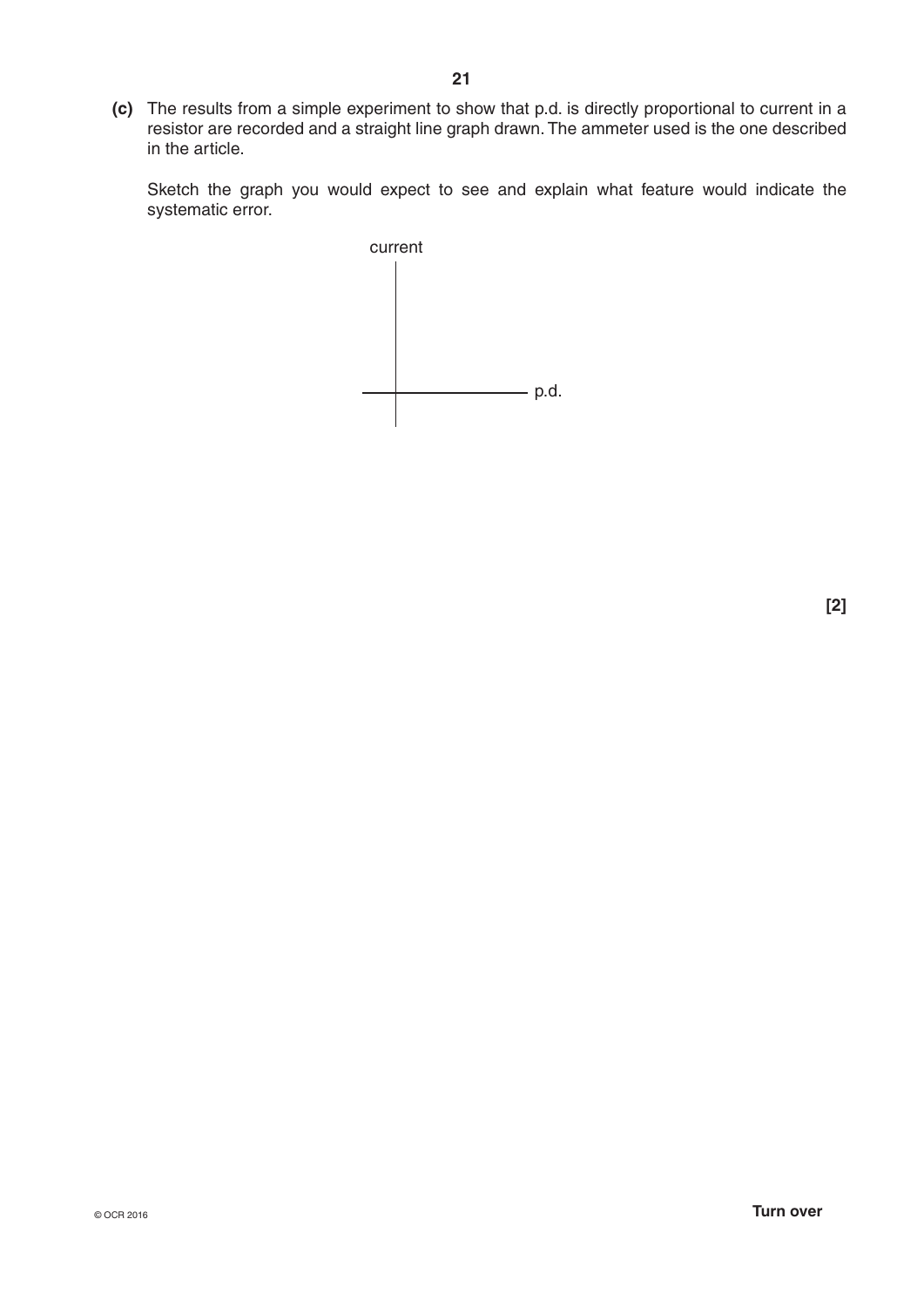- **14** This question is about the article *Measuring the speed of sound*.
	- **(a)** The experiment as described in the article is dependent on the use of the wave equation  $v = f\lambda$ .
		- **(i)** Show that the units of  $f\lambda$  can be written as ms<sup>-1</sup>.

**[1]**

 **(ii)** Sound waves from the loudspeaker set up standing waves in the tube. Draw the standing waves in the tubes shown in Fig. 14.1 which correspond to the equations

$$
L_1 + c = \frac{1}{4}\lambda \quad \text{and} \quad L_2 + c = \frac{3}{4}\lambda.
$$

Label **all** displacement nodes (**N**) and antinodes (**A**) on both diagrams.



**Fig. 14.1**

**[3]**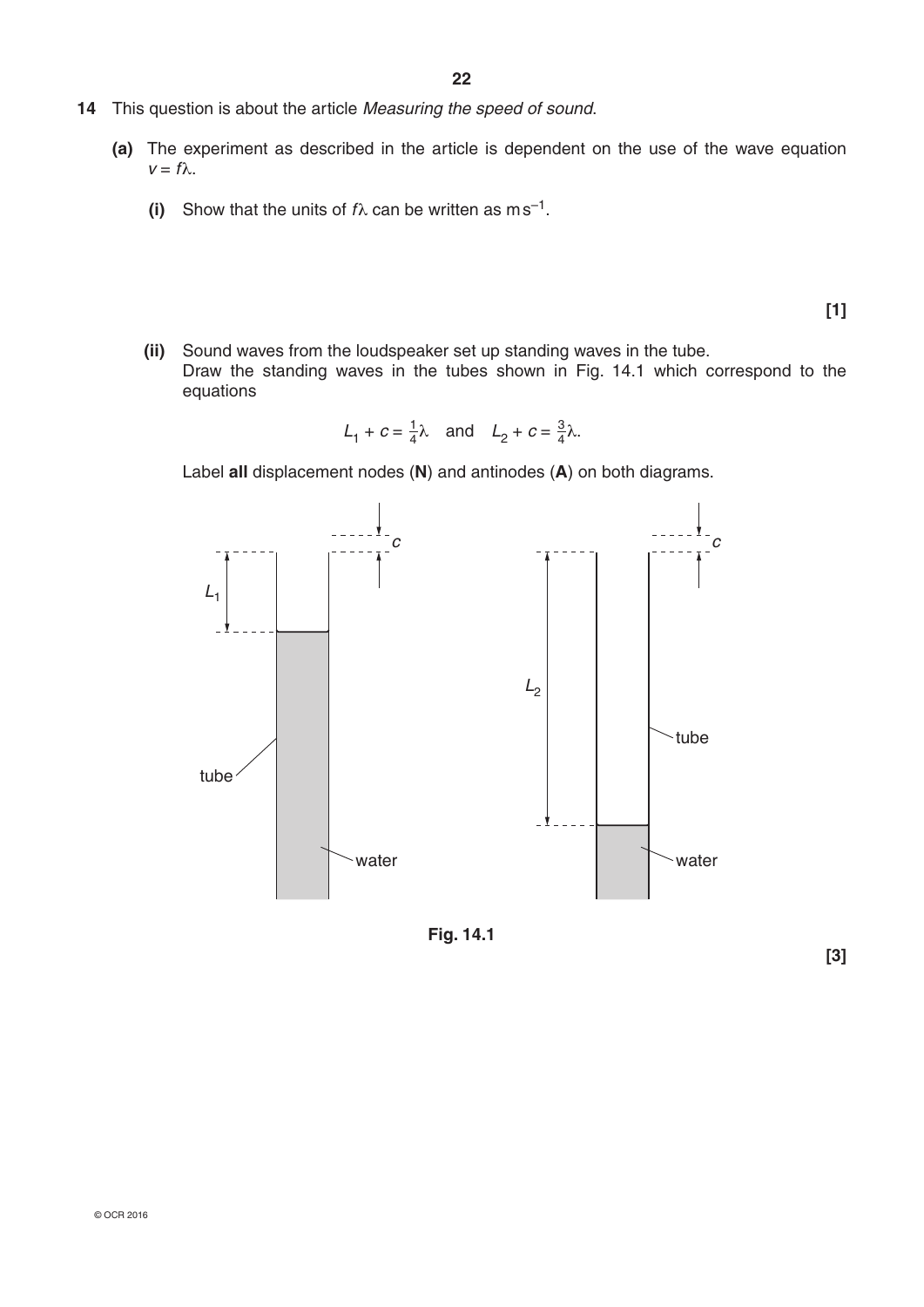**(iii)** Explain how standing waves are formed in the tube.

In your answer, you should use appropriate technical terms, spelled correctly.

**[3]**

**(b)** (i) Show how the two equations  $L_2 + c = \frac{3}{4}\lambda$  and  $L_1 + c = \frac{1}{4}\lambda$  can be combined to give  $L_2 - L_1 = \frac{1}{2}\lambda$ .

 **(ii)** Combining the two equations eliminates the systematic error of the end correction. State the assumption that must be made for this to be valid.

**[1]**

**[1]**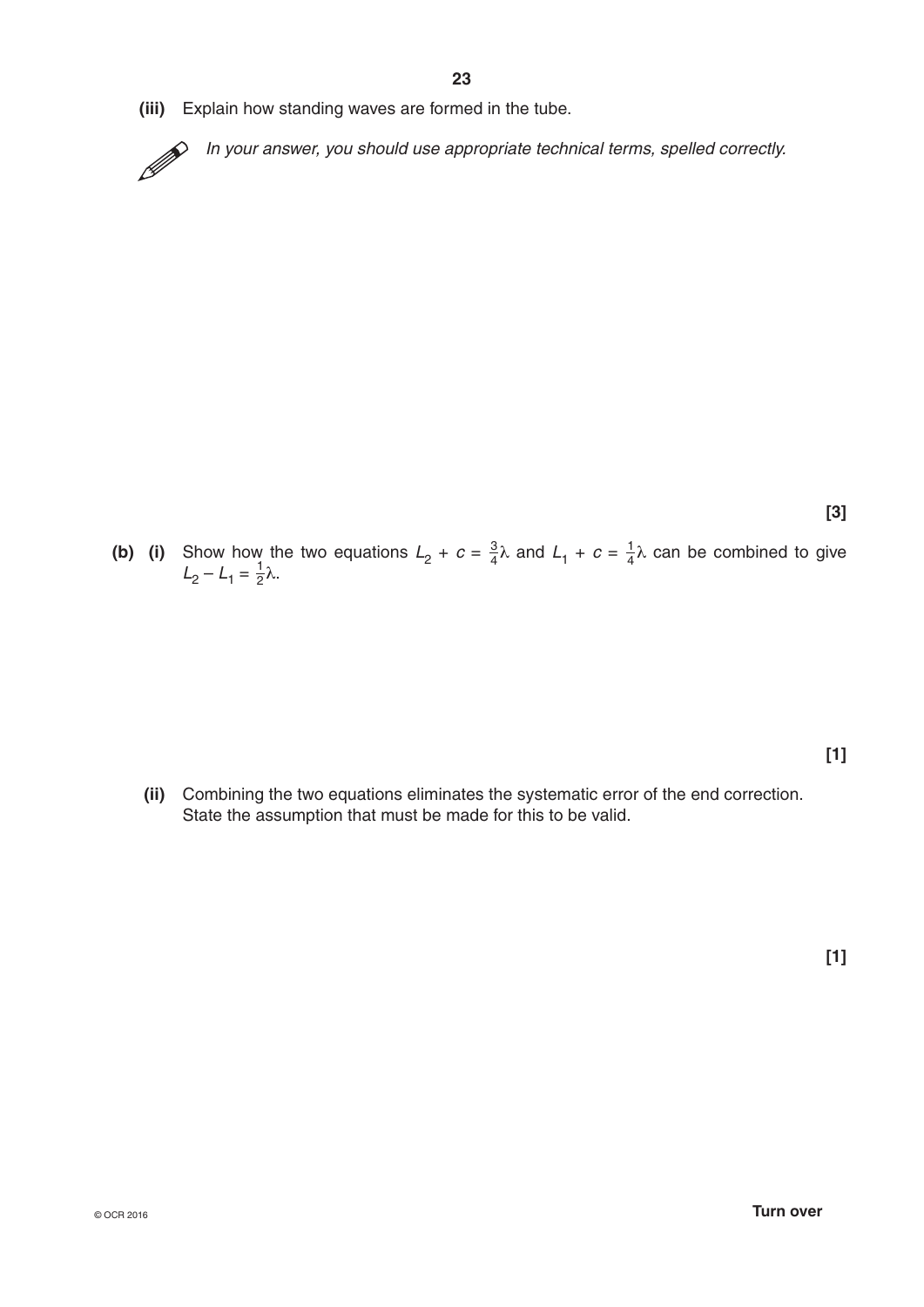**(c)** A student does a preliminary experiment to measure the two resonant lengths  $L_1$  and  $L_2$  for two different frequencies.

|                             | first resonant length |                   |
|-----------------------------|-----------------------|-------------------|
|                             |                       |                   |
| frequency/Hz $\mid L_1$ /cm |                       | $\Delta L_{1}/cm$ |
| 200                         | 38                    | ±1.5              |
| 600                         | 12                    | ±0.5              |

| first resonant length |                    |                   | second resonant length |           |                  |
|-----------------------|--------------------|-------------------|------------------------|-----------|------------------|
| ency/Hz               | L <sub>1</sub> /cm | $\Delta L_{1}/cm$ | frequency/ $Hz$        | $L_2$ /cm | $\Delta L_2$ /cm |
| 200                   | 38                 | ±1.5              | 200                    | 124       | $+2$             |
| 600                   | 12                 | ±0.5              | 600                    | 41        | $^{\pm1}$        |

The data are shown in Tables 1 and 2 below.

#### **Table 1** Table 2

The uncertainties  $\Delta L_1$  and  $\Delta L_2$  are estimated from the ranges of lengths over which the note emitted by the tube is much louder than the note from the loudspeaker alone.

**(i)** Suggest and explain one reason why  $\Delta L_2 > \Delta L_1$  for each frequency.

**[2]**

**(ii)** The uncertainties  $\Delta L_1$  and  $\Delta L_2$  for  $f = 600$  Hz are both less than for  $f = 200$  Hz. However, calculation of the speed of sound using

$$
L_2 - L_1 = \frac{1}{2}\lambda \text{ and } v = f\lambda
$$

gives greater uncertainty in the final value of *v* when the values for  $L_1$  and  $L_2$  for 600Hz are used rather than those for 200Hz. Explain why.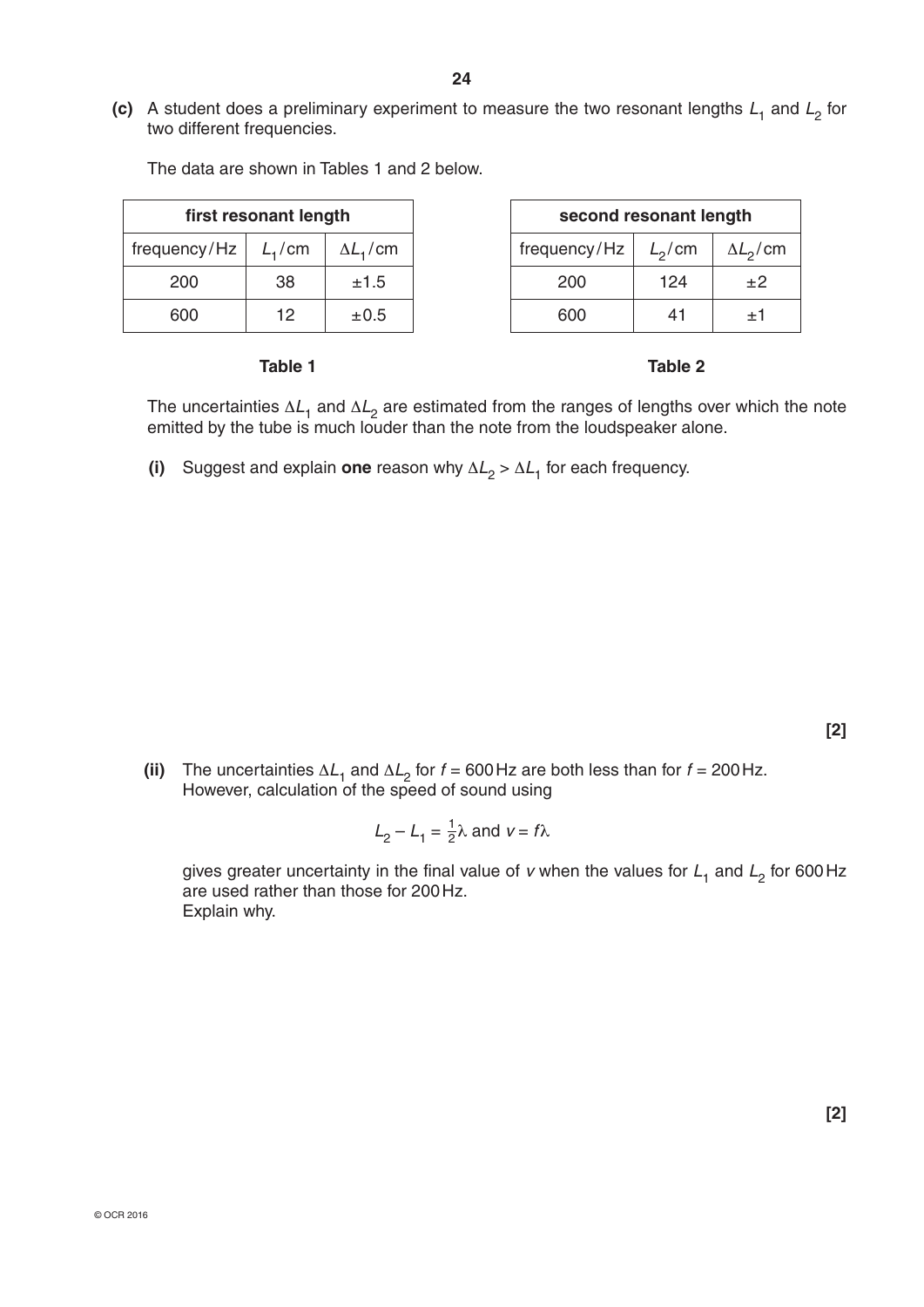**(iii)** The student obtains data for a range of frequencies and plots an appropriate graph instead of calculating the speed of sound directly from the values in Tables 1 and 2. Suggest and explain reasons why the graphical method is better.

**[2]**

**Turn over for part (d)**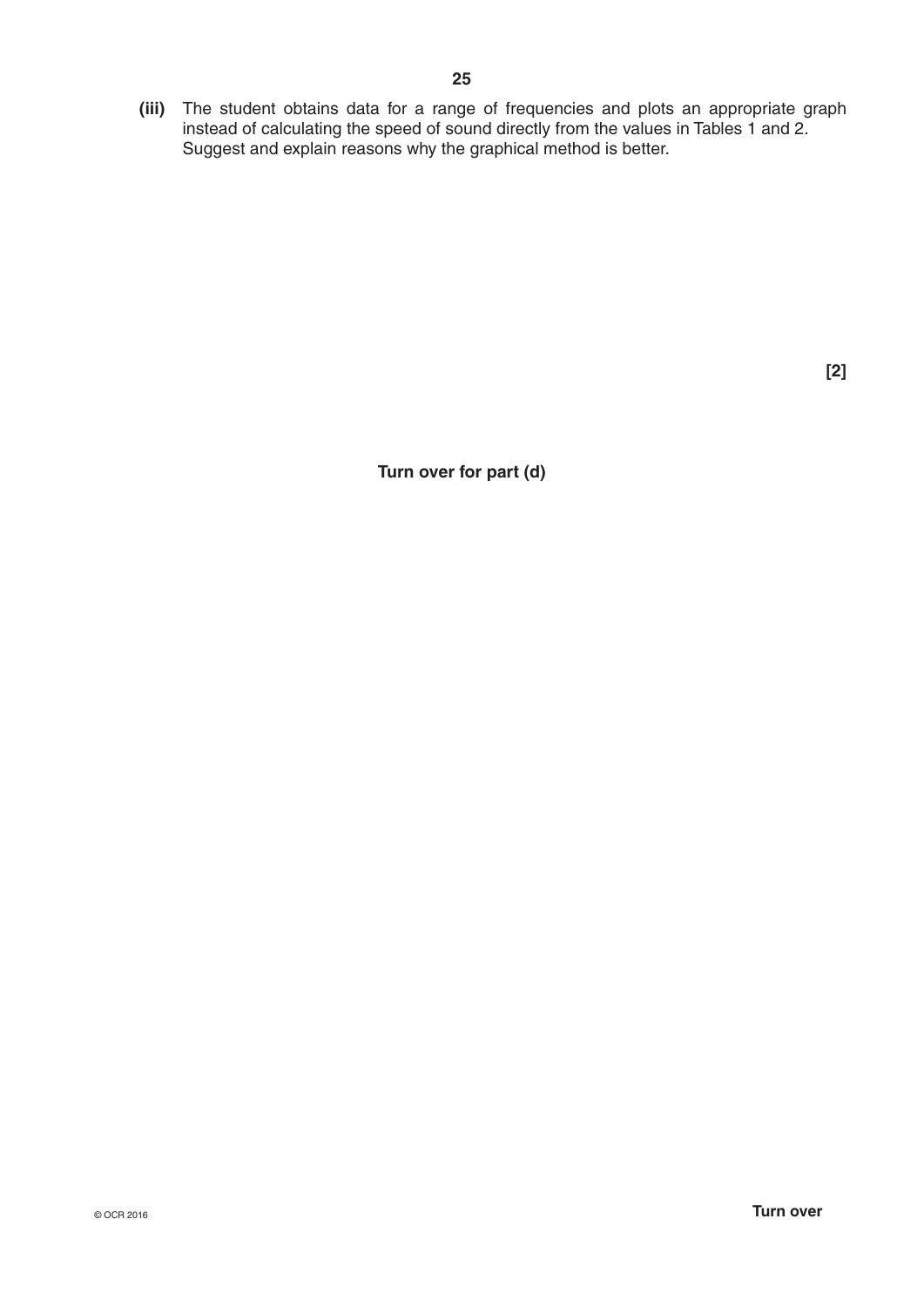**(d)** Fig. 14.2 shows a graph that has been plotted with data from one such experiment using a range of frequencies from 200Hz to 550Hz.



**Fig. 14.2**

(i) Explain why a graph of  $(L_2 - L_1)$  plotted against  $\frac{1}{f}$  should give a straight line of gradient  $\frac{v}{2}$  which passes through the origin.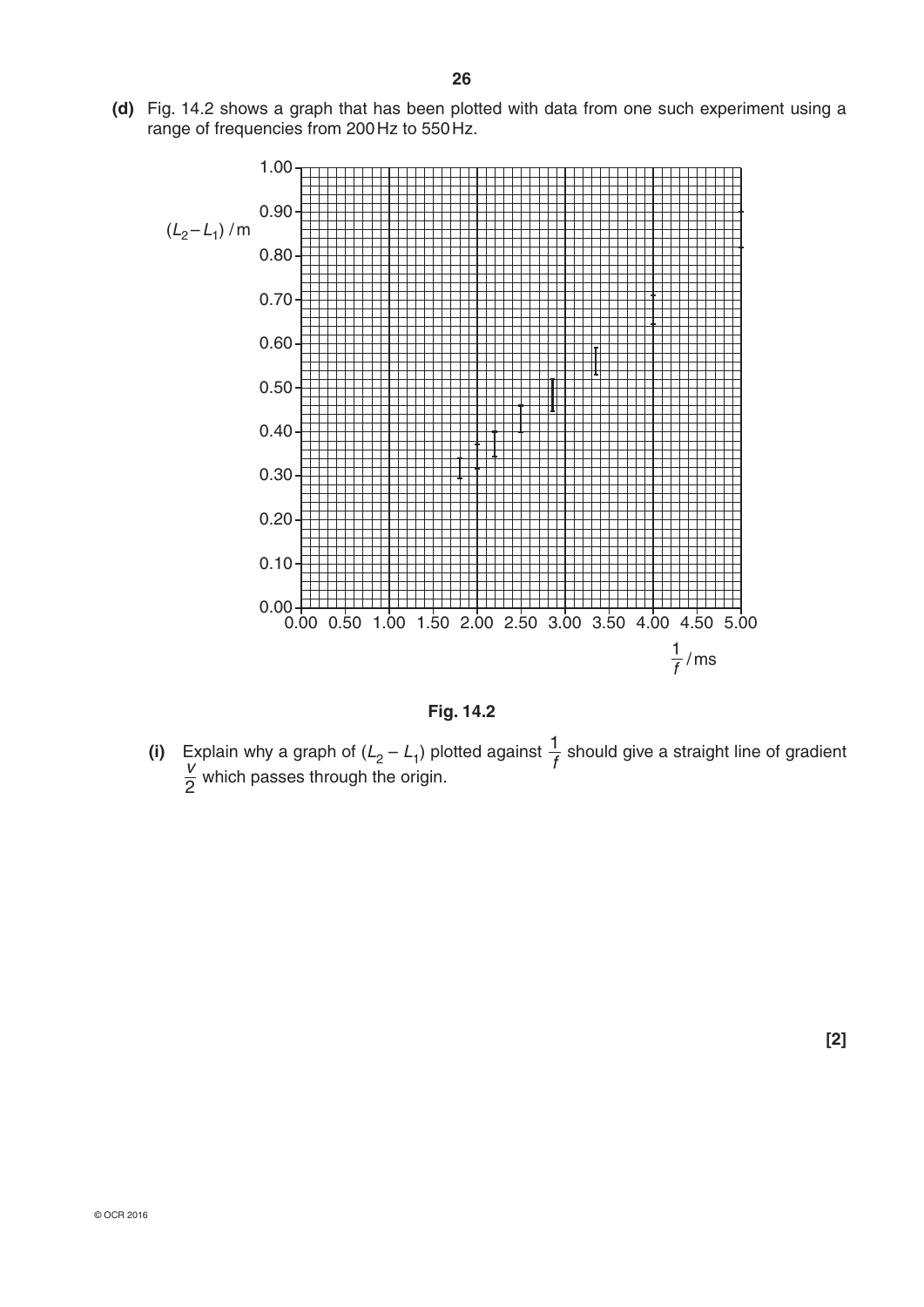**(ii)** Draw a best-fit line and calculate a value for *v*, the speed of sound.

*v* = .................................................ms–1 **[3]**

**(iii)** Use data from Fig. 14.2 to estimate the uncertainty  $\Delta v$  in the value of the speed of sound calculated in **(d)(ii)**. Assume that the uncertainty in frequency measurement is negligible.

D*v* = ± .................................................ms–1 **[3]**